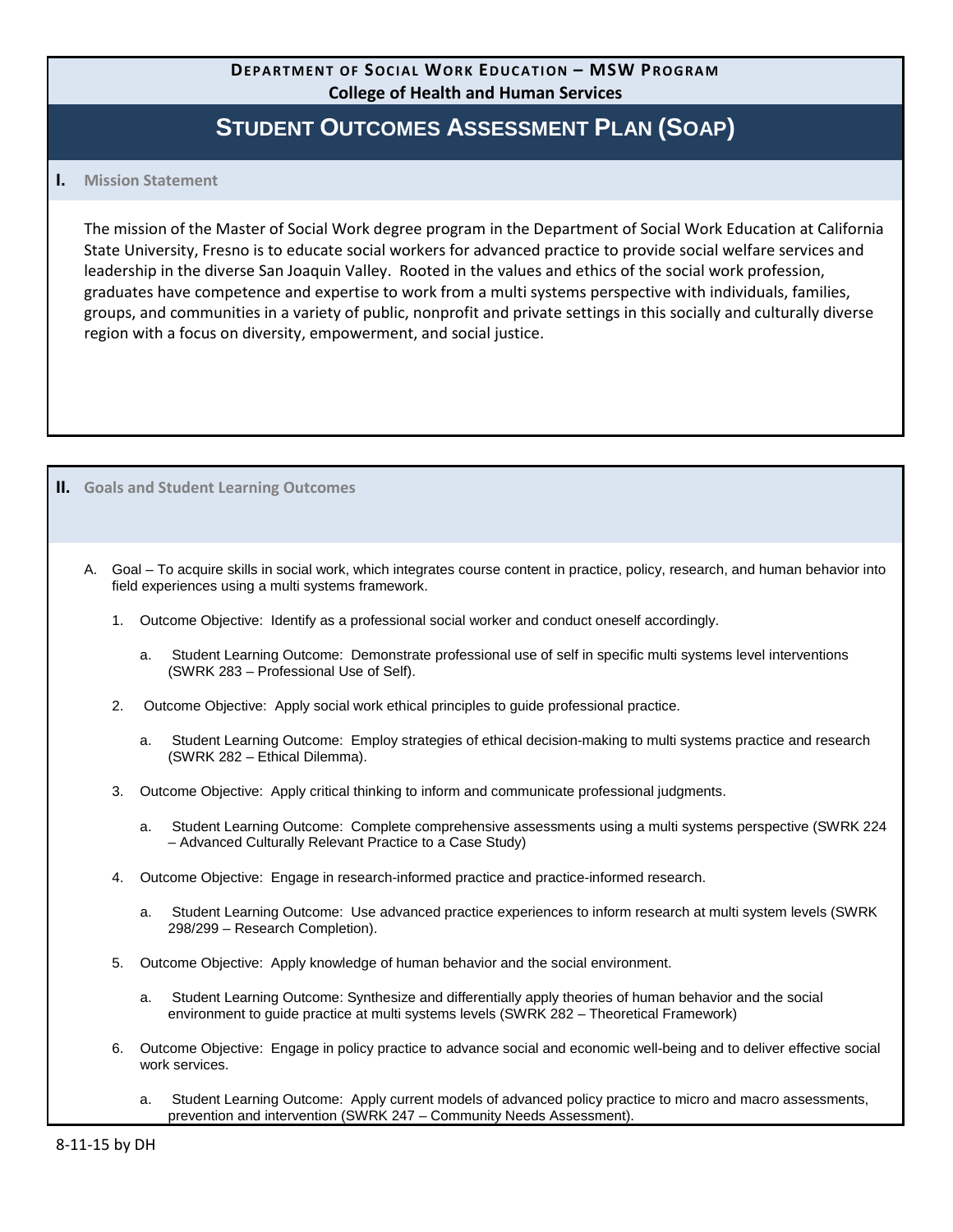- 7. Outcome Objective: Engage, assess, intervene, and evaluate with individuals, families, groups, organizations, and communities.
	- a. Student Learning Outcome: Demonstrate effective engagement with consumers/stakeholders at multi system levels utilizing advanced strengths based approaches (SWRK 283 – Process Recording)
	- b. Student Learning Outcome: Demonstrate the ability to systematically assemble and interpret assessment tools (SWRK 225 – Advanced Group Lab Analysis).
	- c. Student Learning Outcome: Identify and critically evaluate, select, and apply best practices and evidence-based interventions at multi systems levels (SWRK 282 Advanced Practice Approaches).
	- d. Student Learning Outcome: Identify, critically evaluate, select and apply methods for evaluation or practice (SWRK 282 – Evaluation of Independent Practice)
- B. Goal To prepare autonomous social work practitioners to work from a multi systems perspective with increasingly culturally, racially, socially and gender diverse communities.
	- 1. Outcome Objective: Engage diversity and difference in practice.
		- a. Student Learning Outcomes Demonstrate depth in critical analysis of the intersectionality of diversity factors (SWRK 227 – Advanced Multisystem Assessment of a Couple using a Vignette Case Study).
	- 2. Outcome Objective: Respond to contexts that shape practice.
		- a. Student Learning Objective Recognize and assess the context for practice and intervene based on identified socioeconomic, cultural, and technological changes that impact multi systems practice (SWRK 246 – Organizational Assessment).
- C. Goal To prepare autonomous social work practitioners to advocate for an inclusive and just society.
	- 1. Outcome Objective: Advance human rights and social and economic justice.
		- a. Student Learning Outcomes Apply knowledge of intersectionality of oppression to guide intervention at multi systems levels (SWRK 246 – Organizational Assessment)

#### **III. Curriculum Map (Matrix of Courses X Learning Outcomes)**

See Table 1 for Curriculum Map

The primary goal of the graduate program is to prepare master's-level students for an advanced generalist social work practice in public and private agencies. The curriculum prepares students for this experience by building on a Bachelor's Degree from a variety of fields. This is especially important when working with vulnerable, oppressed and impoverished populations in Central California, whose circumstances are heavily influenced by sociopolitical and economic circumstances.

Students must complete all of the following courses for a total of 60 units.

SOCIAL WORK MAJOR REQUIREMENTS **Example 20 Units** 60 Units

**Fall** Spring Spring (1999) and the set of the set of the Spring Spring Spring (1999) and the Spring

**First Year**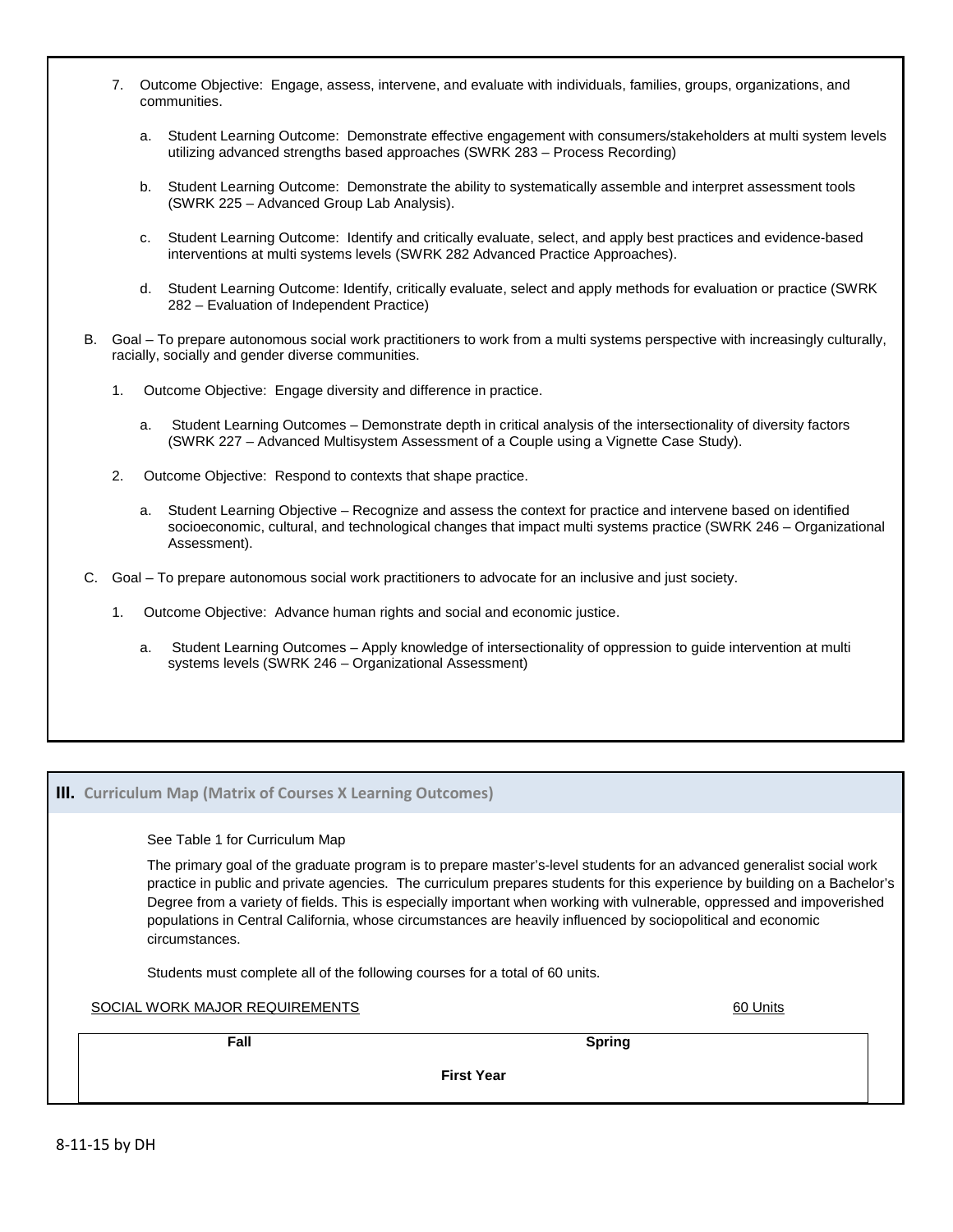| <b>SWRK 200</b>                                               | <b>SWRK 203</b>                                                            |
|---------------------------------------------------------------|----------------------------------------------------------------------------|
| Social Welfare Policy I                                       | Social Welfare Policy II                                                   |
| <b>SWRK 212</b>                                               | SWRK213                                                                    |
| Human Behavior/Social Environment: A Multisystems<br>Approach | Human Behavior / Social Environment - Cultural Diversity and<br>Oppression |
| <b>SWRK 220</b>                                               | <b>SWRK 221</b>                                                            |
| Seminar in Foundations for Social Work Practice I             | Seminar in Foundations for Social Work Practice II                         |
|                                                               |                                                                            |
| <b>SWRK 260</b>                                               | <b>SWRK 261</b>                                                            |
| <b>Quantitative Social Work Research</b>                      | Qualitative Social Work Research                                           |
| <b>SWRK 280</b>                                               | <b>SWRK 281</b>                                                            |
| <b>Foundation Field Instructed Practice I</b>                 | <b>Foundation Field Instructed Practice II</b>                             |

**Fall** Spring and Spring and Spring and Spring and Spring and Spring and Spring and Spring and Spring and Spring

### **SECOND YEAR**

| <b>SWRK 224</b>                                                            | <b>SWRK 227</b>                                        |
|----------------------------------------------------------------------------|--------------------------------------------------------|
| Seminar in Advanced Practice with Individuals                              | Seminar in Advanced Practice with Couples and Families |
| <b>SWRK 225</b>                                                            | <b>SWRK 247</b>                                        |
| Seminar in Advanced Social Work Practice with Task<br>and Treatment Groups | Seminar in Advanced Practice with Communities          |
| <b>SWRK 246</b>                                                            | SWRK 298/299                                           |
| Seminar in Advanced Practice with Formal Organizations                     | Project / Thesis                                       |
| <b>SWRK 292</b>                                                            | <b>SWRK 283</b>                                        |
| Seminar in Project / Thesis                                                | Advanced Field Instructed Practice II                  |
| <b>SWRK 282</b>                                                            | Elective                                               |
| Advanced Field Instructed Practice I                                       |                                                        |
| Elective                                                                   |                                                        |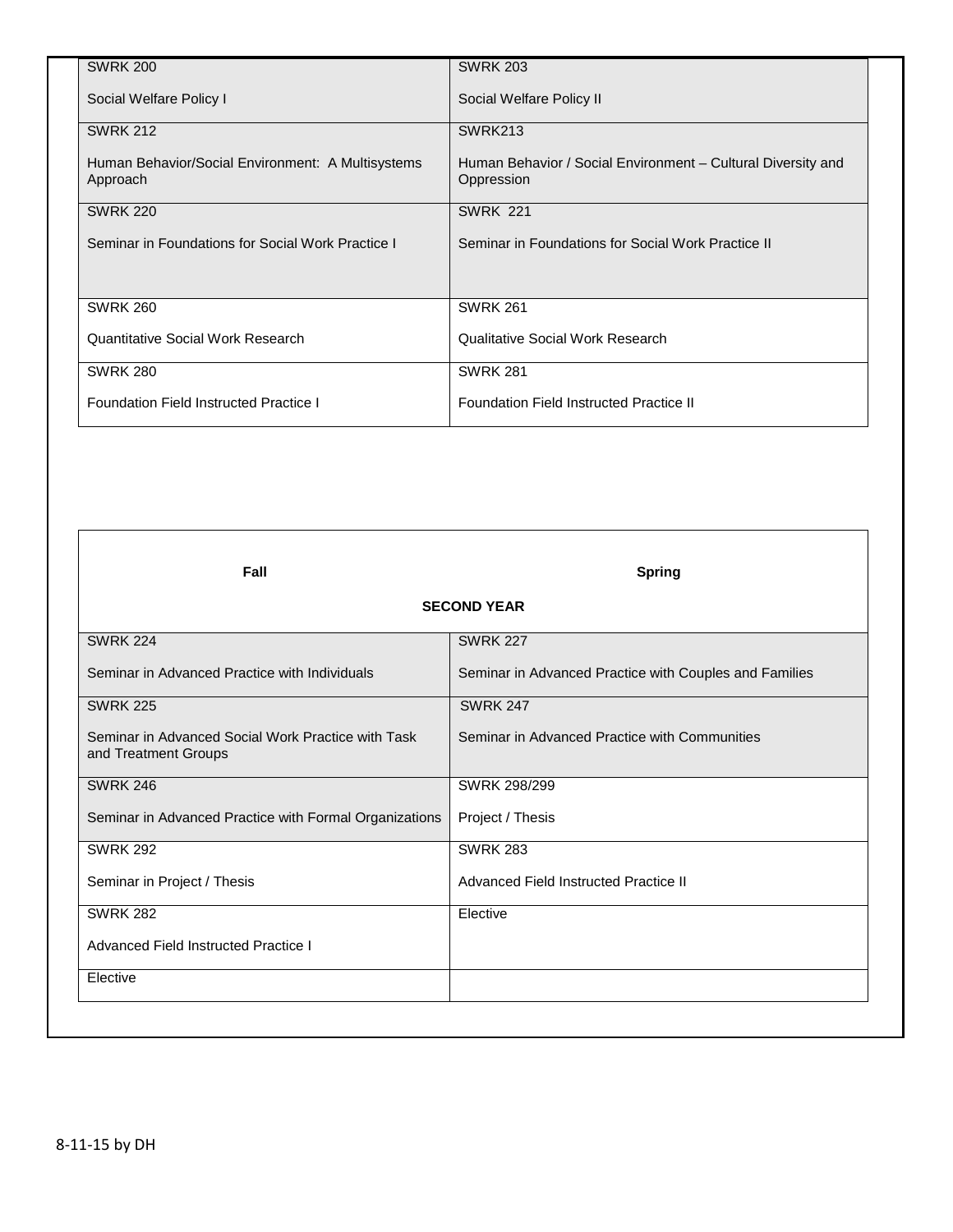#### **IV. Assessment Methods**

#### **A. Direct Measures**

- 1. Standard Assignment SWRK 224 (Advanced Culturally Relevant Practice to a Case Study Attachment A). 90% of students must score a minimum of 3.0 on a scale of 0-4.0
- 2. Standard Assignment SWRK 225 (Advanced Group Lab Analysis Attachment B). 90% of students must score a minimum of 3.0 on a scale of 0-4.0
- 3. Standard Assignment SWRK 227 (Advanced Multisystem Assessment of a Couple using a Vignette Case Study Attachment C). 90% of students must score a minimum of 3.0 on a scale of 0-4.0.
- 4. Standard Assignment SWRK 246 (Organizational Assessment Attachment D). 90% of students must score a minimum of 3.0 on a scale of 0-4.0.
- 5. Standard Assignment SWRK 247 (Community Needs Assessment Attachment E). 90% of students must score a minimum of 3.0 on a scale of 0-4.0.
- 6. Standard Assignment SWRK 298/299 (Research Completion Attachment F). 90% of students must score a minimum of 3.0 on a scale of 0-4.0
- 7. Standard Learning Experience SWRK 282 (Ethical Dilemma; Theoretical Framework; Advanced Practice Approaches; Evaluation of Practice – Attachment G). 90% of students must score a minimum of 3 on a scale of 1-5.
- 8. Standard Learning Experience SWRK 283 (Professional Use of Self; Process Recording Attachment H). 90% of students must score a minimum of 3 on a scale of 1-5.

#### **B. Indirect Measures**

- 1. Alumni Survey An Alumni Survey is completed by the Department of Social Work Education every three years (Attachment I – questions are identical to Employer/Supervisor survey).
- 2. Employer/Supervisor Survey –An Employer/Supervisor Survey is completed by the Department every three years (Attachment I – questions are identical to Alumni Survey).
- 3. End of Year Student Survey Students are asked about their perceptions of the program, as a whole, at the close of their 2<sup>nd</sup> year (Attachment J).

#### **V. Student Learning Outcomes X Assessment Methods Matrix**

#### See Table 2 for Assessment Methods Matrix

**VI. Timeline for Implementation of Assessment Methods and Summary Evaluations**

#### Every Year (2013-2014, 2014-2015, etc.)

Standard Assignment – SWRK 224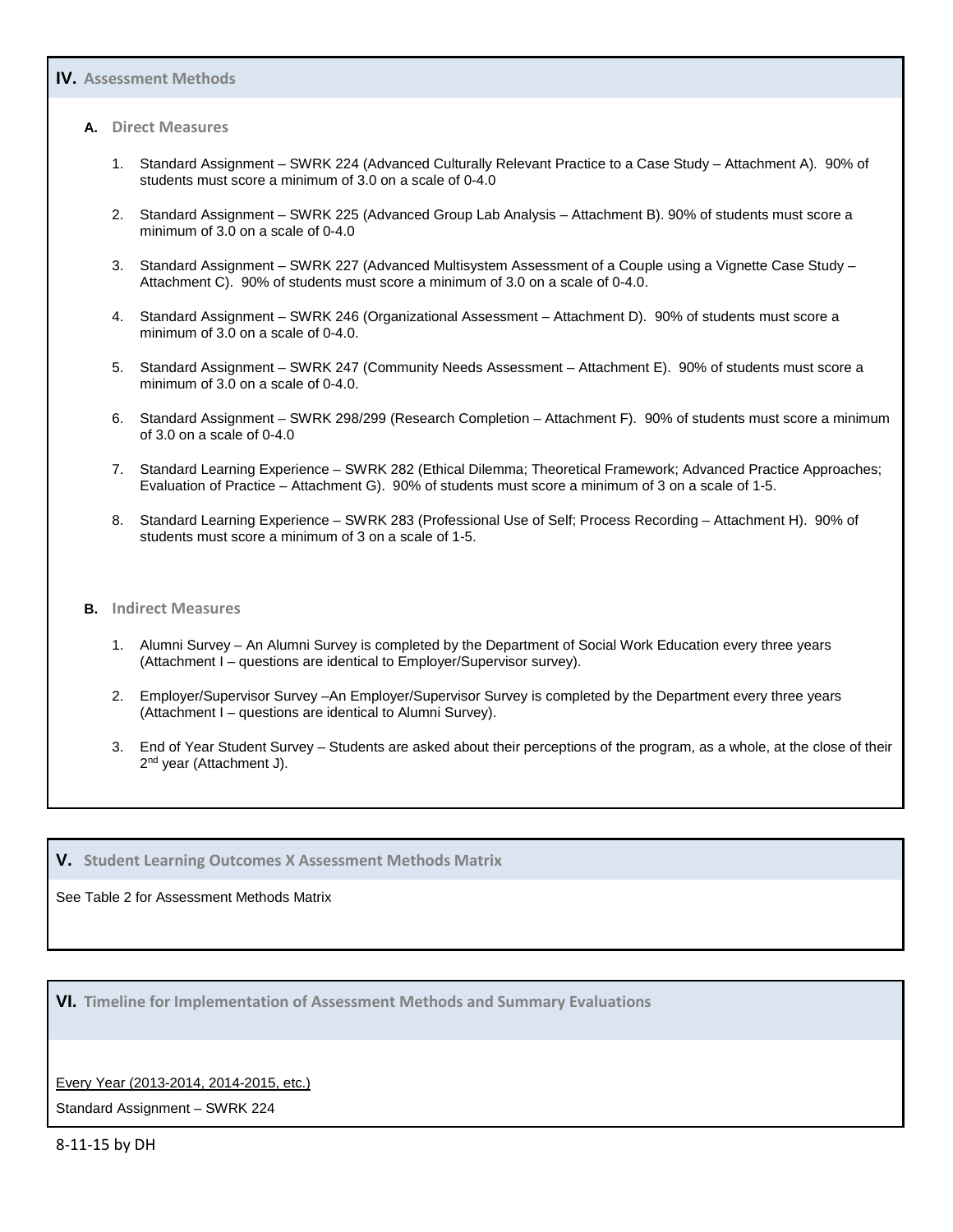Standard Assignment – SWRK 225 Standard Assignment – SWRK 227 Standard Assignment – SWRK 246 Standard Assignment – SWRK 247 Standard Assignment – SWRK 298/299 Standard Learning Experience – SWRK 282 Standard Learning Experience – SWRK 283 End of Year Student Survey Every 3 Years (2012-2013; 2015-2016; 2018-2019, etc.) Alumni Survey Employer/Supervisor Survey

**VII.Closing the Loop - Summary Evaluation, Curriculum Adjustment, and Reporting**

At the end of each Academic Year an MSW Program Assessment is completed by the Assessment Coordinator regarding the above activities. This report is reviewed by the DSWE Faculty who will carefully consider the data and provide insight into the strengths and weakness of student performance. Based on this process of careful consideration, appropriate action will be taken. These changes are included in the Provost Annual Report.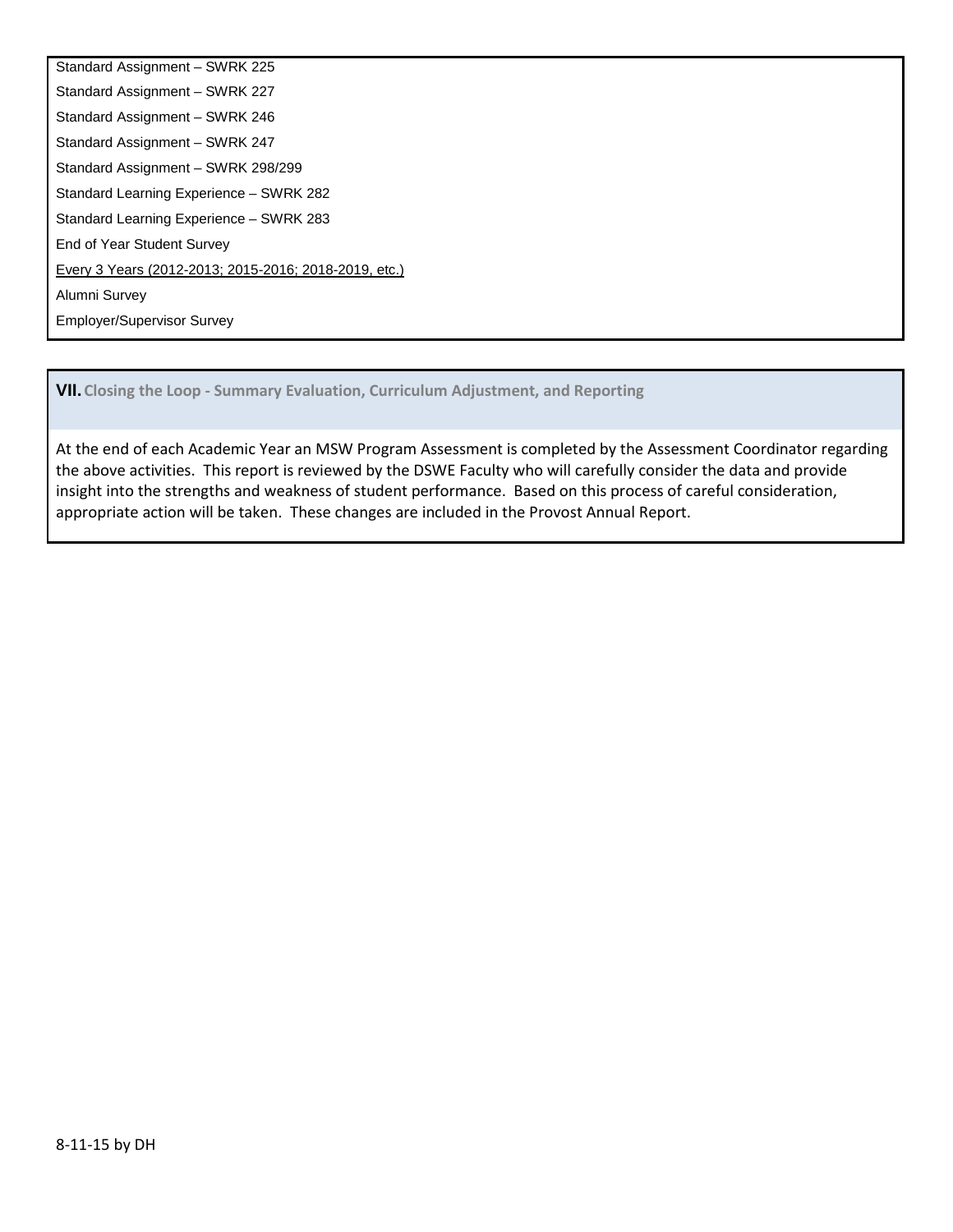# Table 1: Curriculum Map

| Matrix of MSW Social Work Courses X Learning Outcomes |  |
|-------------------------------------------------------|--|
|-------------------------------------------------------|--|

|                  |                |             |             |             |             |                |                |              | <b>Social Work Courses</b> |                |                |              |                       |                           |                       |              |                           |                           |                           |
|------------------|----------------|-------------|-------------|-------------|-------------|----------------|----------------|--------------|----------------------------|----------------|----------------|--------------|-----------------------|---------------------------|-----------------------|--------------|---------------------------|---------------------------|---------------------------|
| Learnin          | 200            | 212         | 220         | 260         | 280         | 203            | 213            | 221          | 261                        | 281            | 224            | 225          | 246                   | 292                       | 282                   | 227          | 247                       | 298/                      | 283                       |
| $\boldsymbol{g}$ |                |             |             |             |             |                |                |              |                            |                |                |              |                       |                           |                       |              |                           | 299                       |                           |
| <b>Outcom</b>    |                |             |             |             |             |                |                |              |                            |                |                |              |                       |                           |                       |              |                           |                           |                           |
| $\mathfrak{e}_S$ |                |             |             |             |             |                |                |              |                            |                |                |              |                       |                           |                       |              |                           |                           |                           |
| A.1.a            | $\mathbf I$    |             | $\mathbf I$ |             | $\mathbf I$ |                |                | R/           |                            | $\mathbf R$    | R/             | R/           | R/                    | R/                        | R/                    | R/           | R/                        | $\boldsymbol{\mathsf{A}}$ | $\mathbf{A}$              |
|                  |                |             |             |             |             |                |                | $\mathbf{A}$ |                            |                | $\mathbf{A}$   | A            | $\mathbf{A}$          | $\mathbf{A}$              | A                     | A            | A                         |                           |                           |
| A.2.a            | $\mathbf{I}$   |             |             |             | $\mathbf I$ |                |                |              |                            | $\overline{R}$ |                |              |                       |                           | R/                    |              |                           |                           | $\boldsymbol{\mathsf{A}}$ |
|                  |                |             |             |             |             |                |                |              |                            |                |                |              |                       |                           | $\mathbf{A}$          |              |                           |                           |                           |
| A.3.a            | $\mathbf I$    |             | $\mathbf I$ | $\mathbf I$ | $\bf I$     | $\mathbf R$    | $\mathbf R$    | $\mathbf R$  | $\bf{I}$                   | $\mathbf R$    | R/             | R/           |                       | R/                        | R/                    | R/           |                           | $\mathbf{A}$              | $\boldsymbol{\mathsf{A}}$ |
|                  |                |             |             |             |             |                |                |              |                            |                | $\mathbf{A}$   | $\mathbf{A}$ |                       | $\boldsymbol{A}$          | $\mathbf{A}$          | $\mathbf{A}$ |                           |                           |                           |
| A.4.a            |                |             |             | $\mathbf I$ | $\bf I$     |                |                |              | $\bf I$                    | $\mathbf R$    | R/             | R/           | R/                    | R/                        | $\mathbb{R}^{\prime}$ | R/           | R/                        | $\boldsymbol{\rm{A}}$     | $\mathbf{A}$              |
|                  |                |             |             |             |             |                |                |              |                            |                | $\mathbf{A}$   | $\mathbf{A}$ | $\mathbf{A}$          | $\mathbf{A}$              | A                     | $\mathbf{A}$ | $\mathbf{A}$              |                           |                           |
| A.5.a.           |                |             |             |             |             | $\bf{I}$       | $\mathbf R$    |              |                            |                |                |              |                       | $\overline{R}$            | $\mathbf{A}$          |              |                           | $\boldsymbol{\rm{A}}$     | $\mathbf{A}$              |
| A.6.a.           | $\overline{I}$ |             |             |             |             | $\overline{R}$ |                |              |                            |                |                |              | R/                    |                           |                       |              | $\overline{R/}$           |                           |                           |
|                  |                |             |             |             |             |                |                |              |                            |                |                |              | A                     |                           |                       |              | A                         |                           |                           |
| A.7.a            | $\mathbf I$    | $\mathbf I$ | $\mathbf I$ |             | $\bf I$     | $\overline{R}$ | $\overline{R}$ |              |                            | $\overline{R}$ | $\overline{R}$ |              | R/                    |                           | R/                    |              | $\overline{R/}$           |                           | $\mathbf{A}$              |
|                  |                |             |             |             |             |                |                |              |                            |                |                |              | A                     |                           | A                     |              | $\mathbf{A}$              |                           |                           |
| A.7.b.           | $\mathbf I$    |             | $\mathbf I$ |             | $\mathbf I$ | $\mathbf R$    |                | $\mathbf R$  |                            | $\mathbf R$    | R/             | R/           | R/                    | R/                        | $\mathbb{R}^{\prime}$ | R/           | $\mathbb{R}^{\prime}$     | $\mathbf{A}$              | $\mathbf{A}$              |
|                  |                |             |             |             |             |                |                |              |                            |                | $\mathbf{A}$   | $\mathbf{A}$ | $\mathbf{A}$          | $\mathbf{A}$              | $\mathbf{A}$          | $\mathbf{A}$ | $\mathbf{A}$              |                           |                           |
| A.7.c.           |                | $\rm I$     | $\rm I$     |             | $\bf I$     |                | ${\rm I/R}$    | $\mathbf R$  | $\ensuremath{\text{I/R}}$  | $\mathbf R$    | R/             | R/           |                       | $\overline{R}$            | R/                    | R/           |                           | $\boldsymbol{\rm{A}}$     | $\boldsymbol{\mathsf{A}}$ |
|                  |                |             |             |             |             |                |                |              |                            |                | $\mathbf{A}$   | $\mathbf{A}$ |                       | $\boldsymbol{\mathsf{A}}$ | $\mathbf{A}$          | $\mathbf{A}$ |                           |                           |                           |
| A.7.d.           |                |             | $\mathbf I$ | $\mathbf I$ |             | $\mathbf R$    |                |              | $\bf{I}$                   |                | $\mathbf R$    |              | R/                    | R/                        |                       |              | R/                        | $\boldsymbol{\rm{A}}$     |                           |
|                  |                |             |             |             |             |                |                |              |                            |                |                |              | $\mathbf{A}$          | $\mathbf{A}$              |                       |              | $\boldsymbol{\mathsf{A}}$ |                           |                           |
| <b>B.1.a.</b>    |                | $\bf I$     |             |             |             |                | ${\rm I/R}$    |              |                            |                |                |              | R/                    | $\mathbb{R}/% \mathbb{R}$ |                       | $\mathbf{A}$ |                           | $\boldsymbol{\rm{A}}$     | $\mathbf{A}$              |
|                  |                |             |             |             |             |                |                |              |                            |                |                |              | $\mathbf{A}$          | $\mathbf{A}$              |                       |              |                           |                           |                           |
| B.2.a.           | $\mathbf I$    | $\bf I$     |             |             |             |                | I/R            |              |                            |                |                |              | R/                    | $\mathbb{R}/% \mathbb{R}$ |                       |              |                           | $\mathbf{A}$              | $\boldsymbol{\mathsf{A}}$ |
|                  |                |             |             |             |             |                |                |              |                            |                |                |              | $\mathbf{A}$          | $\mathbf A$               |                       |              |                           |                           |                           |
| C.1.a.           | $\mathbf I$    | $\bf I$     |             |             |             |                | ${\rm I/R}$    |              |                            |                |                |              | $\mathbb{R}^{\prime}$ | $\mathbb{R}/% \mathbb{R}$ |                       |              |                           | $\mathbf{A}$              | $\boldsymbol{A}$          |
|                  |                |             |             |             |             |                |                |              |                            |                |                |              | $\mathbf{A}$          | $\mathbf{A}$              |                       |              |                           |                           |                           |

I-Introduced; R-Reinforced; A-Advanced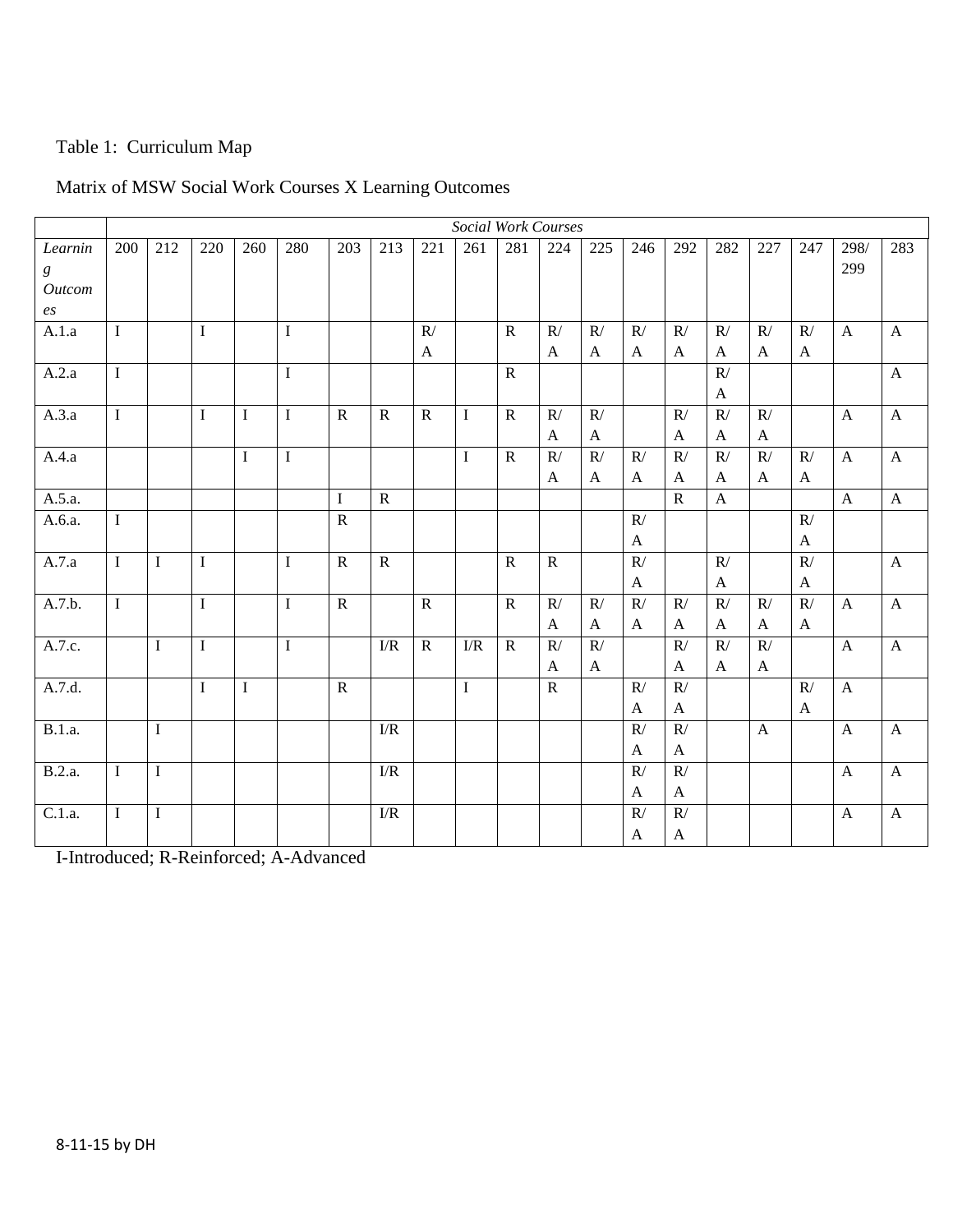# Table 2: Assessment Methods Matrix

| Learning<br><b>Outcomes</b> | Stand<br>ard<br>Assig<br>nment<br>(SWR)<br>K<br>224) | Standa<br>rd<br>Assign<br>ment<br>(SWR<br>K 225 | Standa<br>rd<br>Assign<br>ment<br>(SWR)<br>K 227) | Standa<br>rd<br>Learni<br>ng<br>Assign<br>ment<br>(SWR)<br>K 246) | Standa<br>rd<br>Assign<br>ment<br>(SWR<br>K 247) | Standard<br>Assignm<br>ent<br>(SWRK<br>298/299) | Standar<br>$\mathbf d$<br>Learnin<br>g<br>Experie<br>nce<br>(SWRK<br>282,28 | Student<br>Survey       | Alumni<br>Survey | Employer/<br>Supervisor<br>Survey |
|-----------------------------|------------------------------------------------------|-------------------------------------------------|---------------------------------------------------|-------------------------------------------------------------------|--------------------------------------------------|-------------------------------------------------|-----------------------------------------------------------------------------|-------------------------|------------------|-----------------------------------|
| A.1.a.                      |                                                      |                                                 |                                                   |                                                                   |                                                  |                                                 | $\frac{3}{x}$                                                               | $\mathbf X$             | $\overline{X}$   | X                                 |
| A.2.a.                      |                                                      |                                                 |                                                   |                                                                   |                                                  |                                                 | $\overline{X}$                                                              | $\overline{\mathbf{X}}$ |                  |                                   |
| A.3.a.                      | $\overline{X}$                                       |                                                 |                                                   |                                                                   |                                                  |                                                 |                                                                             | $\overline{X}$          | $\overline{X}$   | $\overline{X}$                    |
| A.4.a                       |                                                      |                                                 |                                                   |                                                                   |                                                  | $\overline{X}$                                  |                                                                             | $\overline{X}$          | $\overline{X}$   | $\overline{X}$                    |
| A.5.a.                      |                                                      |                                                 |                                                   |                                                                   |                                                  |                                                 | $\mathbf X$                                                                 | $\overline{X}$          |                  |                                   |
| A.6.a.                      |                                                      |                                                 |                                                   |                                                                   | $\overline{X}$                                   |                                                 |                                                                             | $\overline{X}$          |                  |                                   |
| A.7.a.                      |                                                      |                                                 |                                                   |                                                                   |                                                  |                                                 | $\overline{X}$                                                              | $\overline{\mathbf{X}}$ | $\overline{X}$   | $\overline{X}$                    |
| A.7.b.                      |                                                      | $\mathbf X$                                     |                                                   |                                                                   |                                                  |                                                 |                                                                             | $\mathbf X$             | $\overline{X}$   | $\mathbf X$                       |
| A.7.c.                      |                                                      |                                                 |                                                   |                                                                   |                                                  |                                                 | $\overline{X}$                                                              | $\overline{X}$          |                  |                                   |
| A.7.d.                      |                                                      |                                                 |                                                   |                                                                   |                                                  |                                                 | $\overline{X}$                                                              | $\overline{X}$          |                  |                                   |
| <b>B.1.a.</b>               |                                                      |                                                 | $\mathbf X$                                       |                                                                   |                                                  |                                                 |                                                                             |                         |                  |                                   |
| <b>B.2.a.</b>               |                                                      |                                                 |                                                   | $\overline{X}$                                                    |                                                  |                                                 |                                                                             |                         |                  |                                   |
| C.1.a.                      |                                                      |                                                 |                                                   | $\overline{X}$                                                    |                                                  |                                                 |                                                                             |                         |                  |                                   |

# Matrix of Student Learning Outcomes X Assessment Methods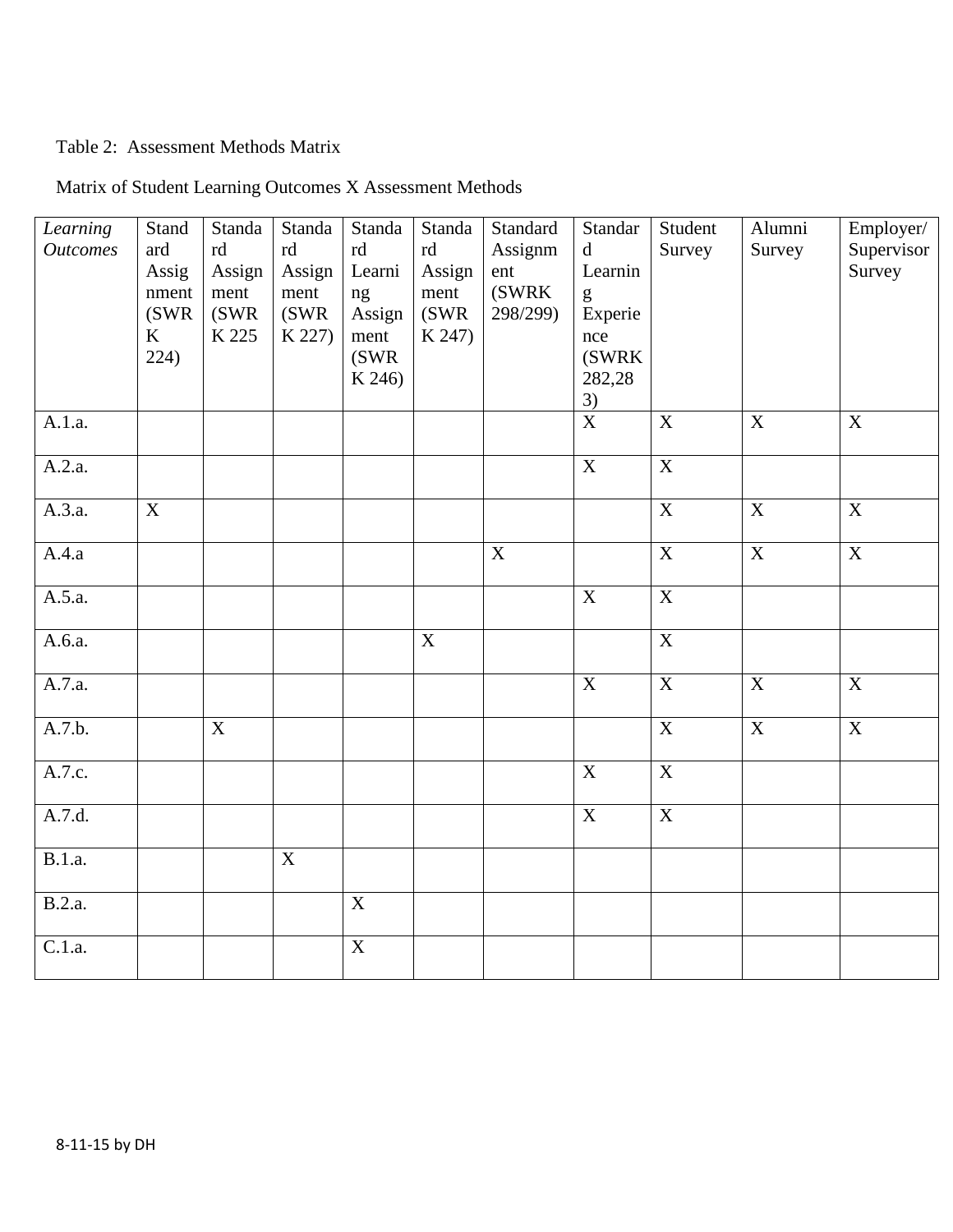Attachment A: Advanced Culturally Relevant Practice to a Case Study (SWRK 224)

### **Final Paper: Advanced Culturally Relevant Practice to a Case Study**

#### **COMMON ASSIGNMENT**

This is an individual assignment. It is to be completed and returned by *Tuesday, November (December) 5th* at our regular class meeting, 6:00 PM. Please provide me with a hard copy, as I am unable to provide downloading of your papers for this project. You may use any of the class materials made available during the semester. *Please include this original material, assignment and vignette with your paper upon submission. Your paper will not be accepted without it!*

This assignment has *six components* with the case vignette as the central clinical case for reference for each of the components. Your paper should be organized in the APA format.

**The first part** of the assignment is for you to provide a *five part differential diagnosis* (diagnosis using the DSM-5; and descriptive narratives of psychosocial challenges ) of the case vignette. In this part, demonstrate evidence of your critical thinking by showing which diagnoses you would exclude or include and the rationale of your exclusion or inclusion. . Identify your initial thoughts, feelings, intuitions about this case. What value differences, if any, do you see as potentially problematic for you? Identify any countertransference issues that you forsee.

**The second part** of the assignment is to provide a *mental status exam* of the clinical material in the case and include any ego functions and defense mechanisms you that you observe. You may use the Mini-exam format. For each of the sections, correctly identify the functions that section is assessing. (i.e., Attention and Calculation: Identify the cognitive functions this is measuring; do not just state "attention and calculation.")

**The third part** is to develop a complete a *competency based assessment* that builds upon your DSM-5 diagnosis. Identify the environmental, cultural and social supports that cause, exacerbate, maintain or reduce symptoms, and identify observable strengths. Think of the biopsychosocial framework in our readings on this topic **2.1.3, PB 1 (Assessment); 2.1.4, PB2 (Culturally congruent services)**

**The fourth part** is to provide the *a theoretical approach* to your work with this person and how this theory informs your practice approach. Add supporting research that validates your theoretical selection and discuss the basis of your selecting this approach. If you use the one you used on your mid-term paper, add to it, do not just cut and paste! **2.1.7, PB 1 (Theoretical framework)**

**The fifth part** of the paper is to provide *four goals or outcomes that you and this client hope to attain; clearly state six SMART objectives* that you will use in your efforts to move toward these goals with this client. Think of this as your treatment plan and identify *eight to ten practice behaviors, techniques, and interventions that* you will use. These 8-10 examples should indicate evidence of new learning you experienced during this semester. (e.g., self-efficacy, systematic desensitization, relaxation training, cognitive behavioral intervention, miracle question, etc.) Describe how you will evaluate these outcomes using a scale. **2.1.10d, PB1 (Evaluation)**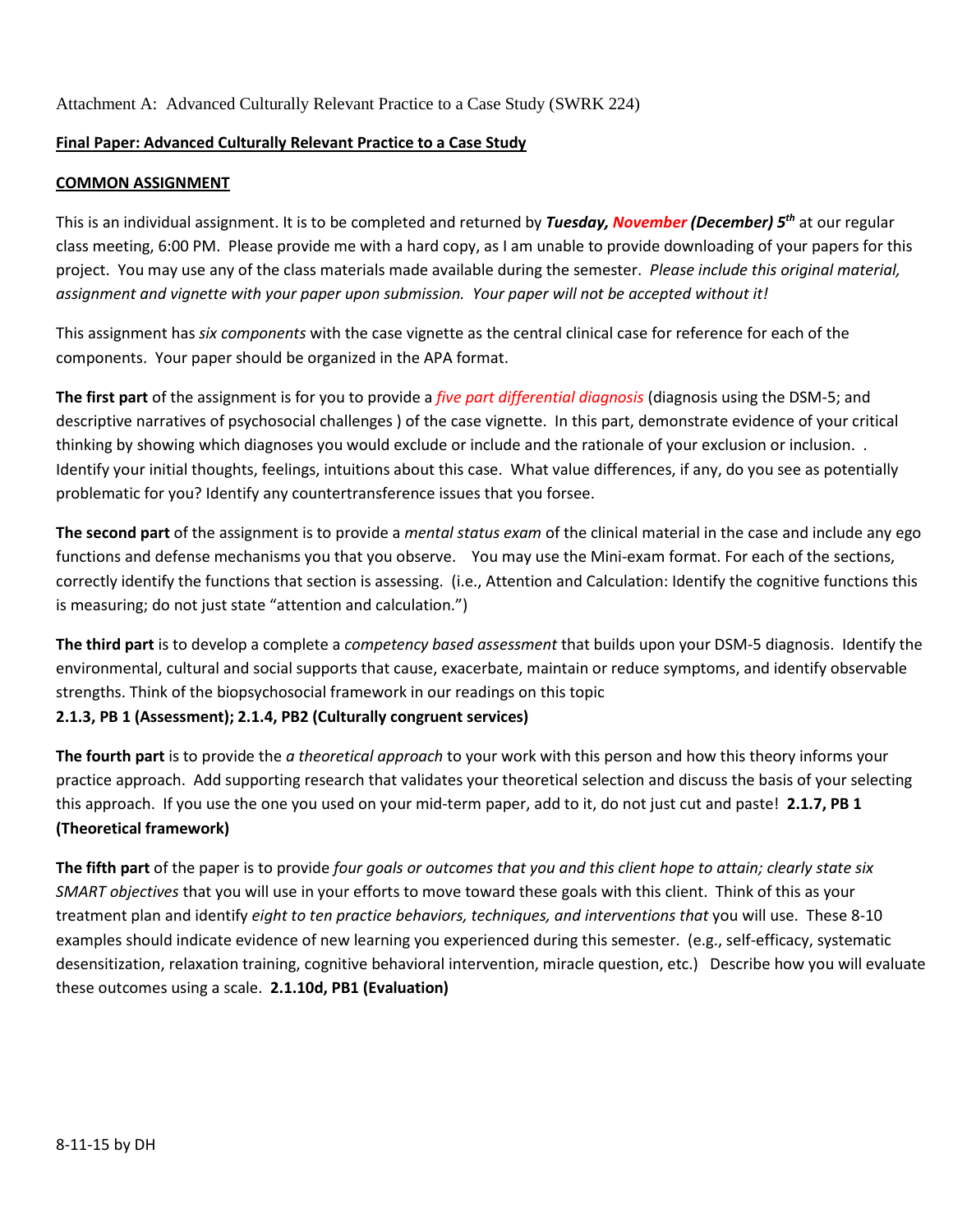**The sixth part** requires you to respond to the four questions at the end of the vignette. Consider ethical considerations, your rationale for your decision making and critical thinking. Each question is worth five points for a total of 20 points.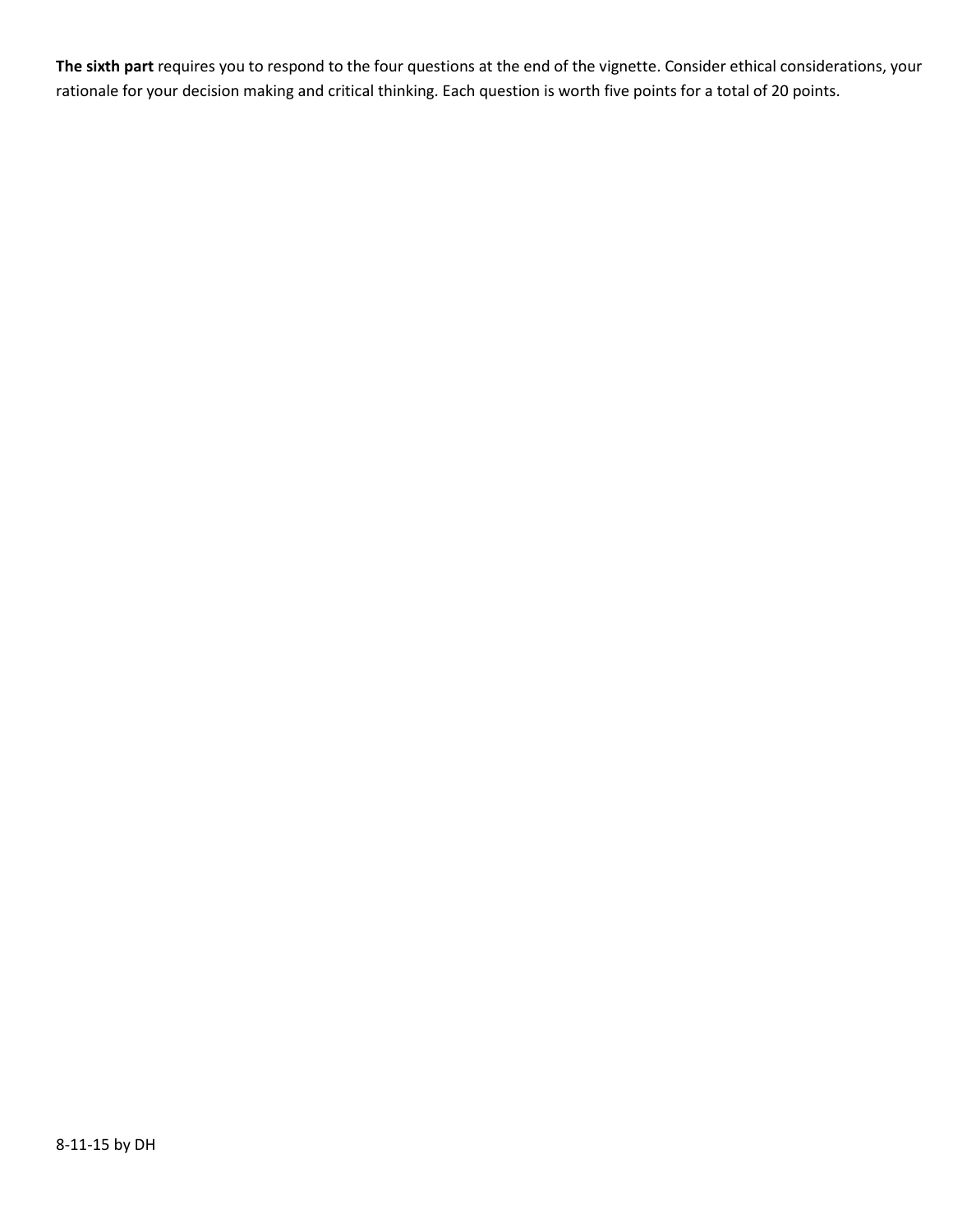# **Common Assignment Description Final Paper/Group Lab**

Answer the following in relation to your class Group Lab.

# 1. **Group Facilitation Skills (30 Points)**

a) Define confrontation and how you have used this intervention/skill/interaction as a facilitator and as a member in the group lab. Be specific and provide brief examples of your feelings, behaviors, and impressions of each role. Identify and discuss personal concerns that you may have in utilizing this intervention, and address how you plan to further develop effectiveness in using this skill.

b) Define "use of self" and describe how you utilized "use of self" as a facilitator, or how you could have. Provide an example, be specific in describing the situation and your, real or proposed, intervention.

c) Identify the tasks of termination. Discuss termination issues that have arisen and how they have been dealt with or avoided. **2.1.1, PB2 (Use of Self, Strengths & limitations)**

# 2. **Phases of Group Development in the Group Training Lab (10 Points)**

Define the stages in Garland, Jones, and Kolodny Model and relate these to your lab group phases of group development, (Zastrow, 2006\*, pp.14-15). Chronicle the actual behavior of your group. Did you observe stages similar to the Garland et al. model in your group? If not, what were the differences**? 2.1.10c, PB1, complete multi-dimensional assessments**

3. **Diversity Issues in the Group Training Lab: Ethnic, Gender, Sexual Orientation, Disability, Social Class composition (10 points)**.

a) Identify the members of the group by ethnicity, gender, and other significant social identity characteristics.

b) How did these factors or other diversity issues such as phenotype, disability, gay/lesbian/bisexual/transgendered orientation; class, religious affiliation, affect the dynamics of the group? Provide at least 2 specific examples. **2.1.10c, PB1, complete multi-dimensional assessments**

## 4. **Co-leader Observation in the Group Lab (10 Points)**

*Respond to the following in relation to the session(s)* that you were a co-leader:

- a) Select one meeting and apply the "Chart for Recording the Frequency of Group Interaction" (Figure 8.3, Toseland & Rivas, p. 251) to a specific discussion during one of the sessions that you co-led. Identify the topic of discussion. Was this frequency of interaction typical or atypical for members?
- b) Draft a sociogram of the group (Figure 8.4, Toseland & Rivas, p. 253) to present the patterns of member interactions (e.g., attraction or lack of with one another). Refer to at least 2 of the 10 observational measures (e.g., participation, influence, styles of influence). Include a legend that changes "repulsion" to"dislike." 2.1.10c, PB1 **(Demonstrate advanced approaches and document)**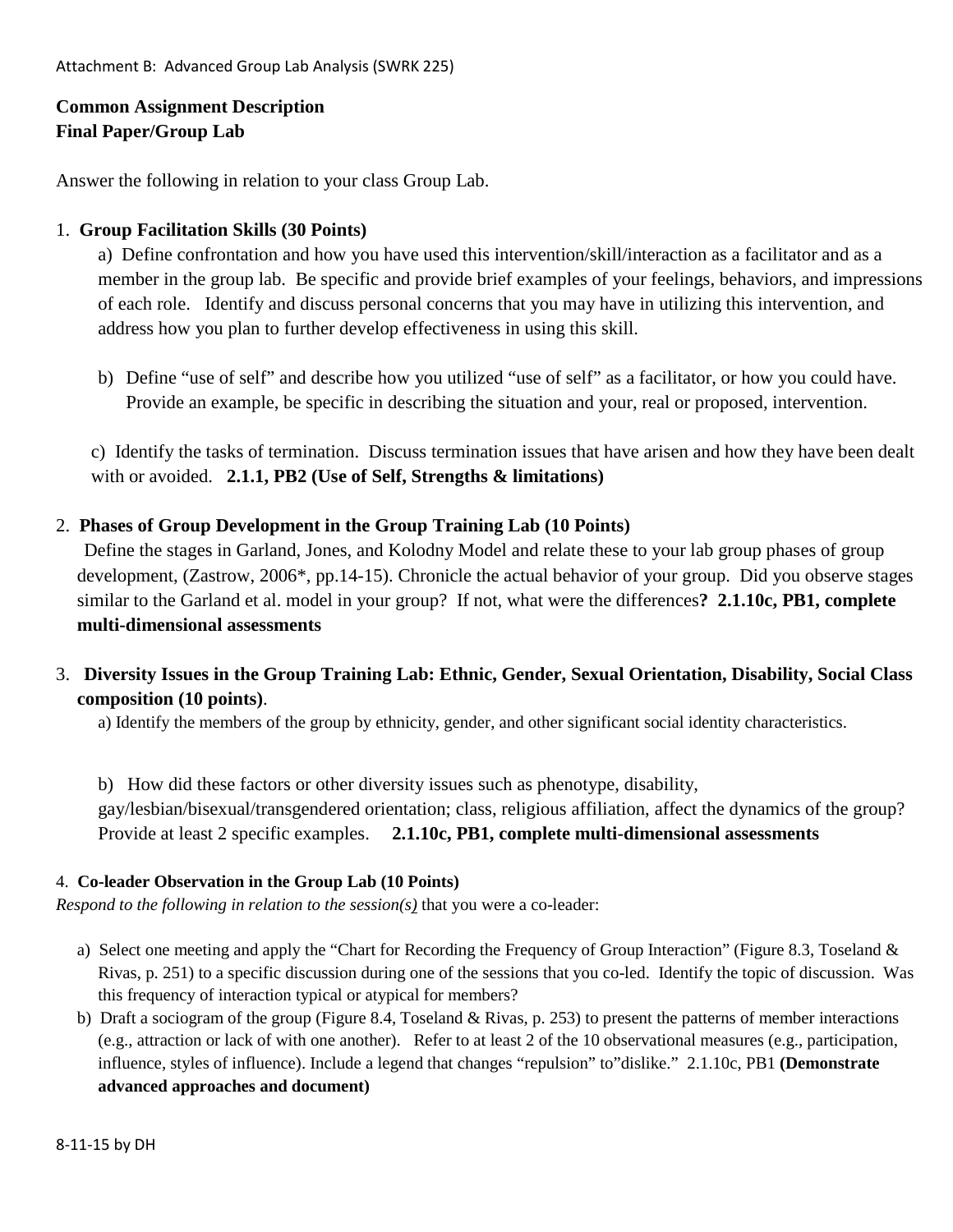5. **Describe your co-leader interventions and facilitation in relation to the Group's Stage interventions, group response and co-leader dynamics (30 Points)**

Consider the stage the group was in and the related group development tasks and dynamics during your co-leader experience:

- a) Identify the stage, tasks and dynamics and how you addressed them as the co-leader. What techniques and skills did you use in relation to the group stage? Be specific. What skills did you use that were effective? What were your strengths as a co-leader?
- b) Describe group responsiveness to your interactions and interventions with the group. How did the group members respond in the session? How well did the group meet its goal of being responsive to members' interpersonal interactions and needs?
- c) What unfinished business, if any did you observe that you addressed or would have liked to have addressed, for example from the prior session?

## 6. **In relation to your co-leader experience and dynamics (10 Points):**

- a) What were your interactions and facilitation interventions like with your co-leader? How well did you work together? What would you have done differently?
- b) Co-leaders planning and debriefing discussions: What issues came up? What type of feedback did you give and receive? Were there any surprises, if so what were they?
- c) How would you prepare for and conduct co-leading a group in the future?

Note: Include 2-3 reference from other texts and/or social work journals other than your texts. For example: Zastrow, C. (2006). Social work with groups: A comprehensive workbook. (6<sup>th</sup>ed.). Belmont, CA: Thomson Brooks/Cole.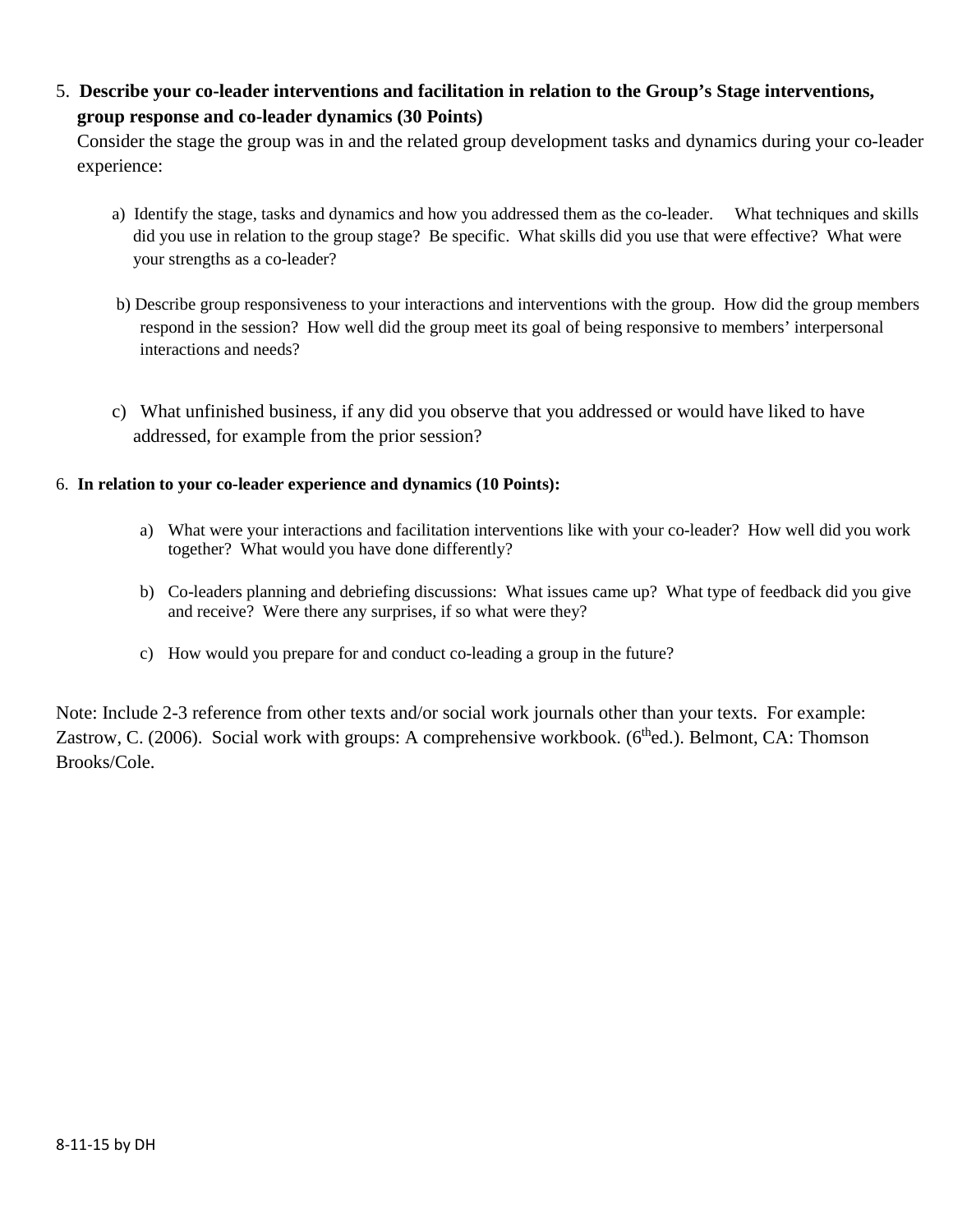# **Advanced Multisystem Assessment of a Couple Using a Vignette Case Study**

# **COMMON ASSIGNMENT**

You may use any of your class notes, readings, material from other classes, class handouts, or other references when formulating your answers, but make sure that your thinking comes through in your presentation. Read the following vignette and answer ALL the questions. Cite your sources; edit your work carefully; use APA format and consult references.

### *The Honeymoon is Over: The Story of Eduardo and Marie*

Eduardo and Marie have been married seven years. Eduardo is a police officer, trained for the SWAT team, and specializing in difficult, challenging assignments. Marie is a secretary, working for the City of Fresno. She and Eduardo met at a bar when Marie was 25 and Eduardo was 35. They were strongly attracted to each other from the start. Eduardo felt Marie was the most beautiful, the sexiest, and most fascinating woman he'd ever met; and Marie, who had a childhood history of sexual abuse by a stepfather, felt safe and protected by this strong police officer who adored her. Eduardo has been married once before; he is divorced and *had* two children, ages 5 and 7 *when he married Marie, they are now 12 and 14* and are with him every other weekend. Eduardo's relationship with his ex-wife is now cooperative after many stormy years, both before and after their divorce. Eduardo had abused alcohol and become verbally and occasionally physically abusive in his first marriage. He feels he was too immature for marriage at the time and felt that he had learned from his past mistakes when he married Marie. Eduardo was raised as a Roman Catholic; his mother attended mass regularly, but his father avoided church. Marie's family attended a Pentecostal church.

Marie's parents emigrated to the U.S. from Mexico and are undocumented. Marie is estranged from her parents because they fear that her police officer husband will report them to immigration officials. Consequently, Marie has very little support from her family. Other members of the family are willing to provide support, however, many of these relatives live in Mexico, and are in touch with her infrequently. Communication is often limited to phone calls and letters due to difficulties related to crossing the border.

When they were first married, Eduardo and Marie agreed not to have children. Eduardo felt it had taken him a long time to become a better father to his son and daughter from his first marriage, and he didn't want the additional responsibility of more children; he had grown up in a family characterized by domestic violence and alcoholism. Marie doubted her ability to be a good enough mother, fearing possible negative effects of her childhood on any children she might have. However, after several years of marriage, Marie changed her mind and began wanting children with Eduardo. She broached the subject tentatively to Eduardo. He became angry and agitated, experiencing her change of mind as a betrayal of an agreement they had made. During the past two years, the couple has had increasingly heated arguments about the issue. Marie usually brings up the subject, sometimes tentatively, at other times in the midst of tears and recriminations, accusing Eduardo of not loving her. For awhile, Marie will then avoid the issue, with the result that she feels estranged from Eduardo. The couple has become more emotionally distant; whereas they used to enjoy dancing, outings with friends, and vacations, they have begun pursuing more activities separately. Formerly attached to Eduardo's children and attentive to them during their visits, Marie finds herself increasingly impatient and irritated with them.

Without acknowledging responsibility, Marie recently ran out of her birth control pills, and "forgot" to refill her prescription for several days. She thinks she may be pregnant; and when she told Eduardo this, he left home in a rage, got drunk, and returned home verbally threatening her. Good friends of the couple heard about this and strongly encouraged Eduardo and Marie to seek counseling.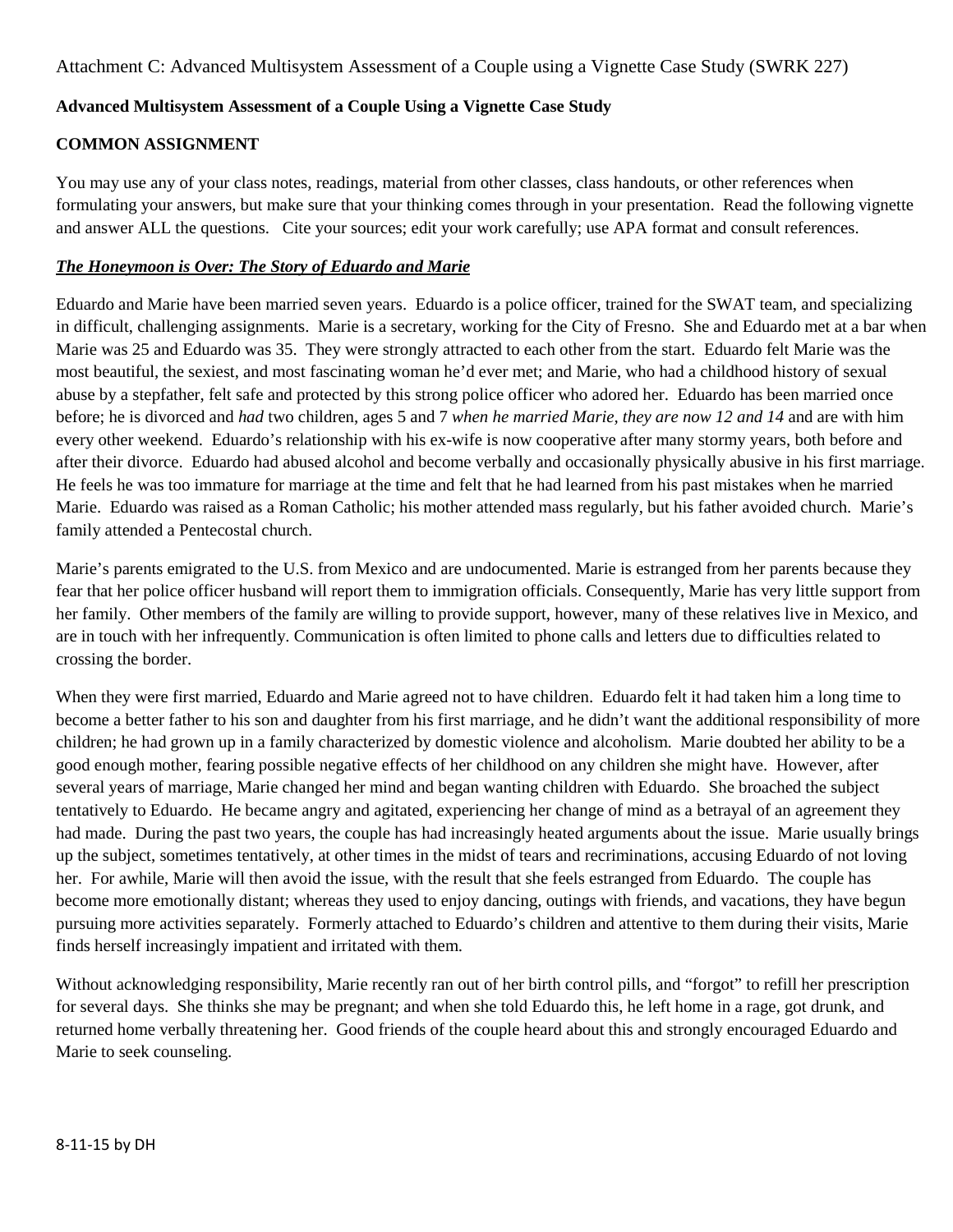- 1. What individual and couple developmental stages do you assess this couple to be in? How does this affect their issues, and how would you use this awareness to help them?
- 2. Apply Gottman's research on marriage to this couple. How would you use Gottman's concepts to help them?
- 3. What strengths do you see in this situation, and how would you use Ziegler's solution-focused approach to help them?
- 4. What other family or couple theories help you understand this couple? How would you utilize them in assessment and intervention?
- 5. What cultural diversity issues do you think it might be important to be aware of and to address here? Don't limit your comments to ethnicity.
- 6. What crisis issues, actual and potential, do you see, and how would you deal with them?
- 7. What countertransference reactions would come up for you in working with this couple, and how would you use your own self-awareness to be an effective social worker? **2.1.1., PB1; 2.1.4 – (Integrate values, theories, and professional use of self/intersectionality of diversity).**
- 8. How would you evaluate your work with this couple?
- **9.** Describe at least two macro issues affecting this couple (institutional, social policy, cultural, societal). How might you, as a family-centered social worker, intervene on a macro level to provide more support to families such as this one? **2.1.9. PB2 (Engage in advocacy from a global perspective)**
- 10. What ethical issues might you need to address in choosing an appropriate intervention approach, especially in regard to these macro level issues? **2.1.2, PB2 (Analyze a complex ethical issue)**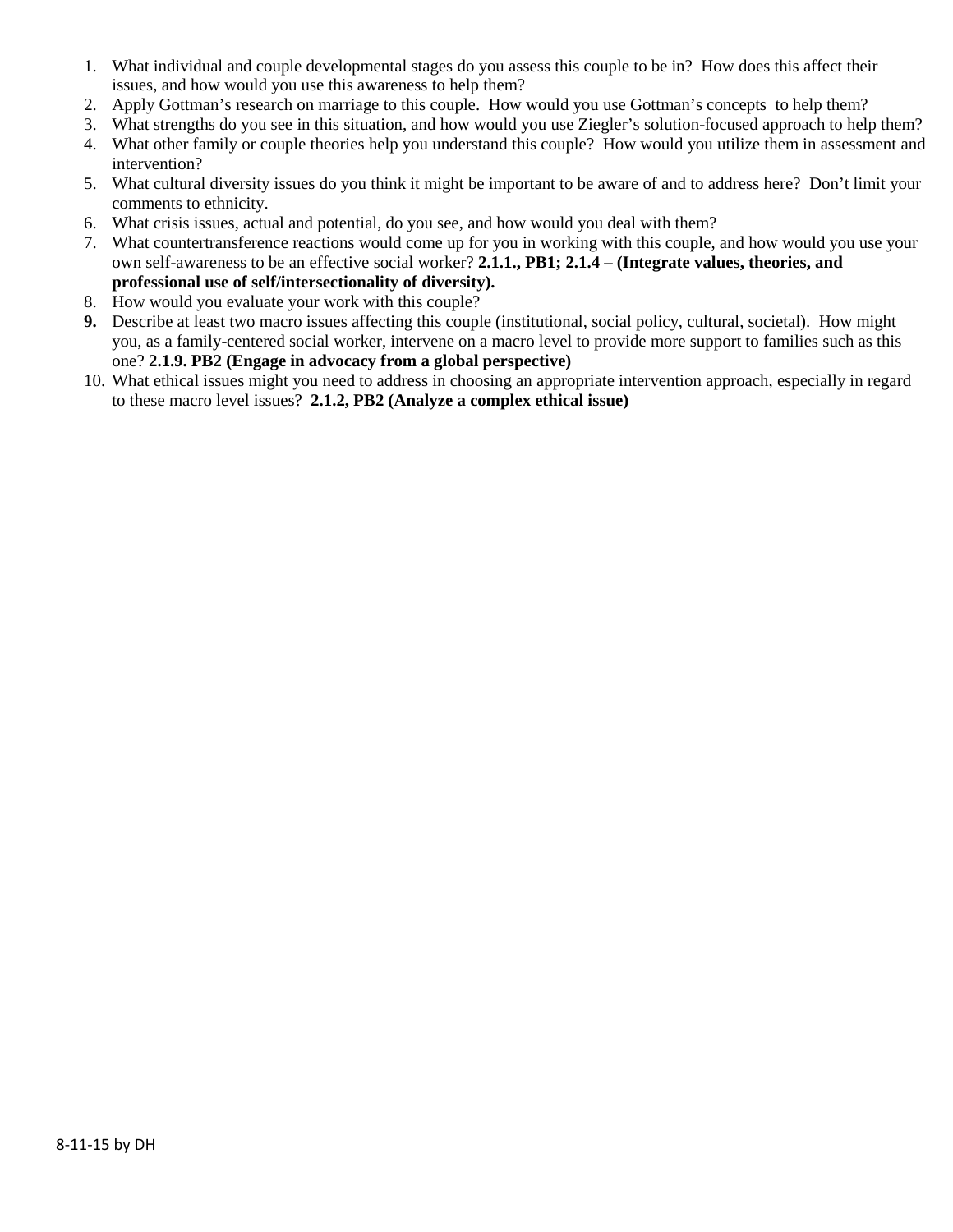# **PRELIMINARY ASSESSMENT OF FIELD AGENCY**

Write a 5-10 paper about your field agency. Please note that a one of your field assignments for this semester requires you to complete an assessment that contains some of the same questions as this assignment. In addition to obtaining information from agency personnel and available documents, attend at least one organization board or committee meeting in which a decision will be made that affects individual practice or the delivery of services in the agency and discuss this meeting with your field instructor. Make sure that you integrate information gathered from your observation of the meeting or any documents distributed prior to, during, or after the meeting into this assignment. **2.19, PB2, respond to socioeconomic and political contexts\*** 

For SWRK 246, address the following points:

| What are the organization's primary purpose and its goals?                                 | 5%  |
|--------------------------------------------------------------------------------------------|-----|
| How does the organization obtain funds, what are its major funding sources, and what       | 5%  |
| procedures are used by the organization to set its annual budget?                          |     |
| What people in the organization make decisions about policies, how funding is used, and    | 10% |
| how services are offered? What procedures, if any, are used to involve staff members and   |     |
| clients/service users/constituents in decision-making?                                     |     |
| What steps are taken, if any, to make sure that services are culturally competent? What    | 10% |
| impact does this have on service delivery?                                                 |     |
| Describe how resources are distributed in this organization. What in your opinion, should  | 10% |
| be done in this organization to address inequities related to power, management structure, |     |
| staffing, resource distribution, and service delivery?                                     |     |
|                                                                                            |     |
| Apply concepts such as oppression and intersectionality in your response and identify      |     |
| sources of actual and potential power held by board members, staff, and service            |     |
| consumers. 2.1.5., PB1, use knowledge of intersectionality to guide intervention           |     |
| at multi systems levels.                                                                   |     |
|                                                                                            |     |
| To complete this section of the assignment consider whether there are differences among    |     |
| staff members or between staff members and clientele in terms of age, social class,        |     |
| gender, ethnicity, mental/physical disabilities or sexual orientation.                     |     |
| What actions does management take to promote collaboration and team building among         | 10% |
| organization staff? How effective are these practices and how do they affect service       |     |
| delivery?                                                                                  |     |
| How would you assess job satisfaction in this organization? What actions does              | 5%  |
| management use to improve worker satisfaction? What additional steps could be taken?       |     |
| What steps does management take to increase or limit worker autonomy over their work?      | 5%  |
| How do management practices support or discourage worker advocacy for changes in           |     |
| services to clients/service users/constituents or policies?                                |     |
|                                                                                            |     |
| Describe how government regulations, policies, and technology affect a social worker's     | 10% |
| discretion and autonomy in implementing policies and serving clients/service               |     |
| users/constituents. 2.1.9, PB1, Respond to the contexts that shape practice                |     |
|                                                                                            |     |
| How does the organization determine whether or not it is doing a good job? Describe any    | 10% |
| procedures or methods used to assess staff performance or evaluate programs.               |     |
| Identify one ethical dilemma that you've encountered in this agency and describe           | 10% |
| at least two options that could be used to address it. What ethical principles             |     |
|                                                                                            |     |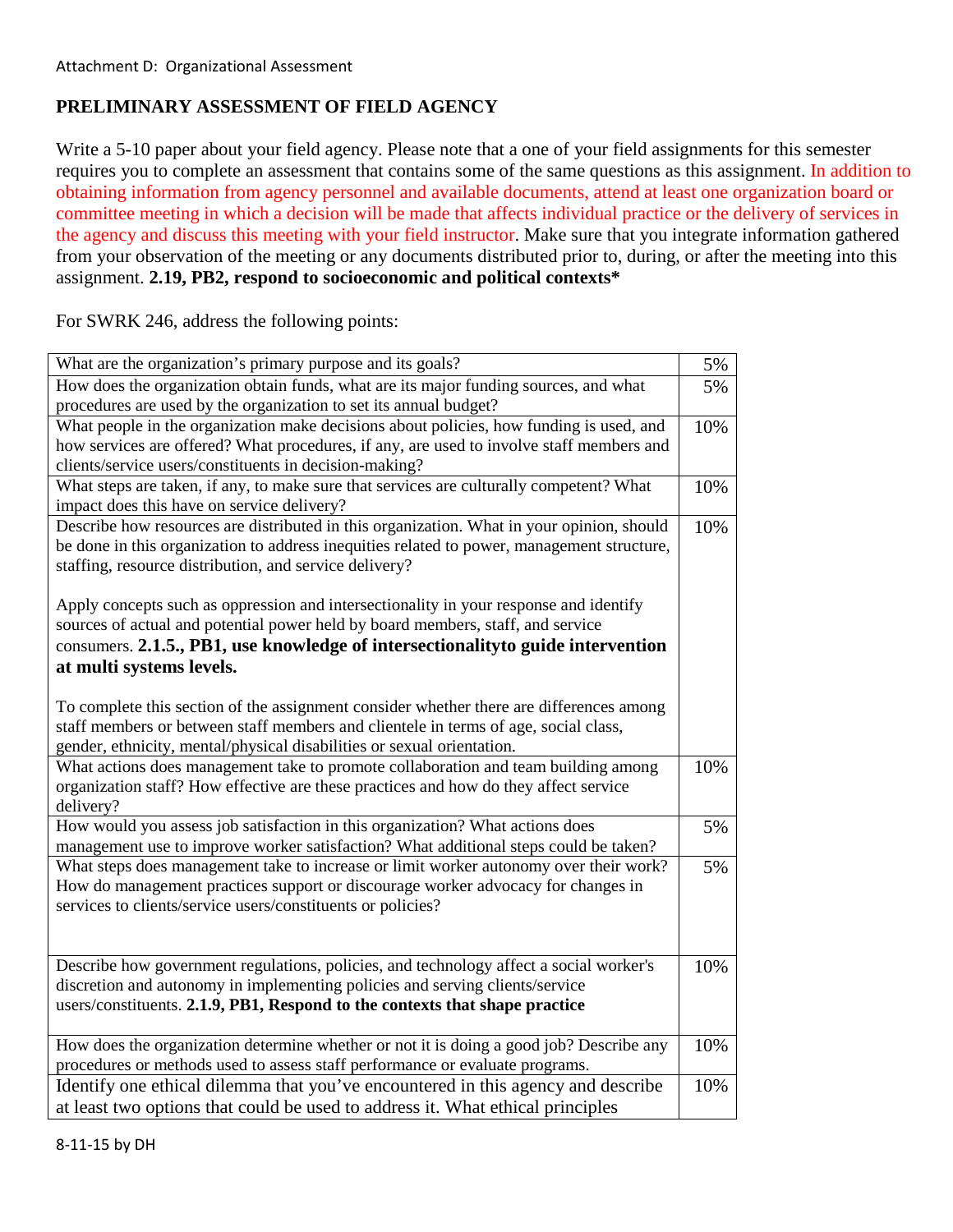| should be considered when choosing a resolution for this problem?                    |     |
|--------------------------------------------------------------------------------------|-----|
| How does the organization manage its external environment? For example, how does the | 10% |
| organization collaborate or network with other groups or organizations? How does it  |     |
| inform others about the organization?                                                |     |

*Sources of information for this assignment include: your field instructor, the agency director, other staff members, policy manuals, grant proposals, or state and federal legislation and policies.* 

You may use an outline format for this paper. However, be sure to write in complete sentences.

# **USE APA (version 6) FORMAT FOR ALL PAPERS IN THIS CLASS.**

Keep in mind that is assignment requires you to give your own opinion; don't simply report what your respondents have told you. Information in all papers will be kept confidential by the instructor. Attach a list of reference sources to your paper - interviews, organization manuals, state legislative code, etc.

Note: Most of these questions in the assignment are based on theories about organization structure or the empowerment model of management practice. (See the readings for Weeks 1 & 2).

**DUE:** 40% of FINAL GRADE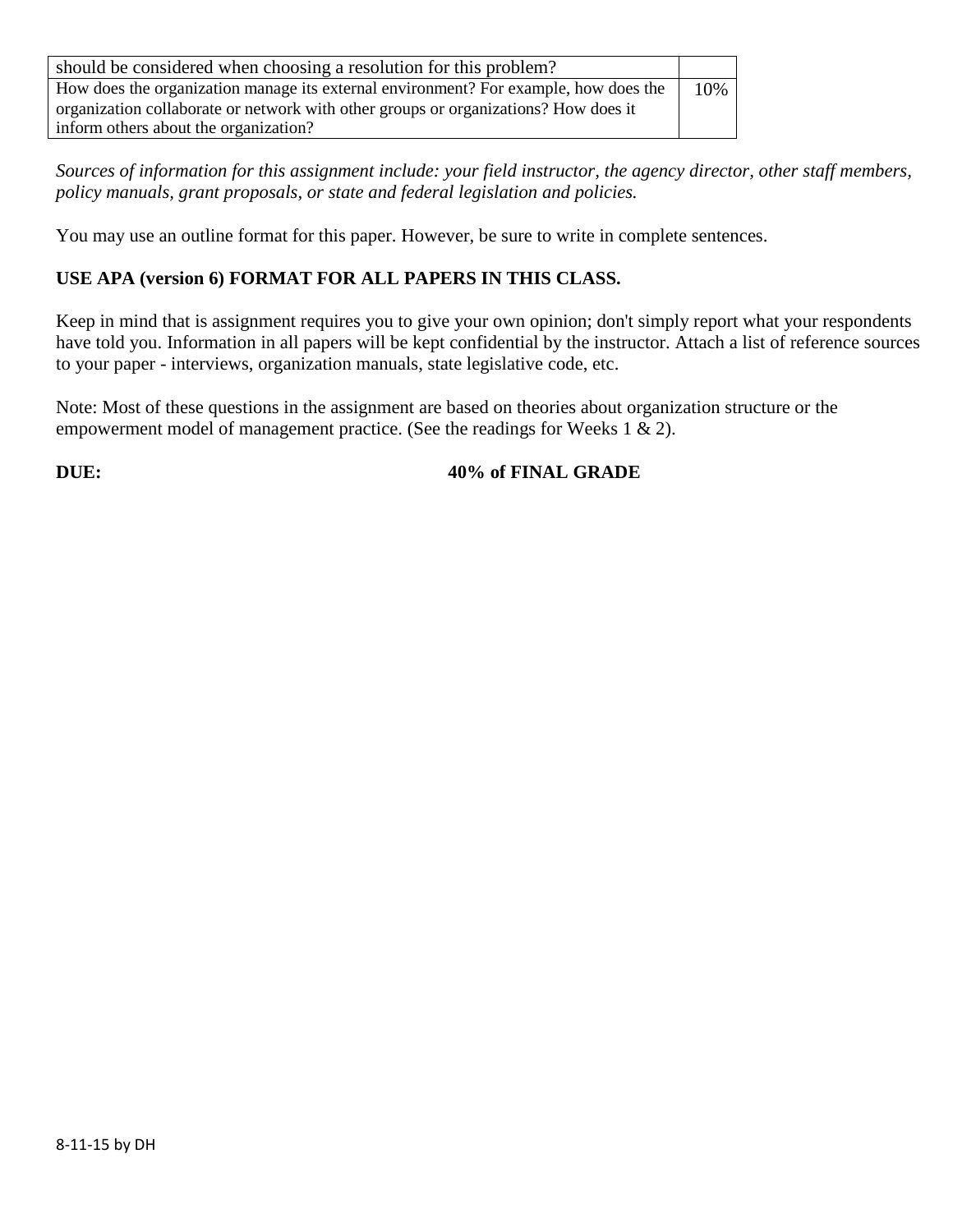# **Common Assignment Description Community Assessment**

Conduct an analysis of community needs. "Community" can include any of the definitions of community discussed in class, but must include members who are socially, culturally, or economically disadvantaged( for example, people of color, people who have incomes below the poverty line, the elderly, members of the LGBTQ community, or people who are physically or mentally challenged).

Write a paper describing the information you have collected. Sources of information can include published reports, previously published data or data that you have collected, personal interviews, and your observations

Your paper should include the following information:

| 1. | Definition of the community your field placement agency serves (location,<br>geographic boundaries, target population).                                                                                                                                                                                                                                                                                                                                                       | 10% |
|----|-------------------------------------------------------------------------------------------------------------------------------------------------------------------------------------------------------------------------------------------------------------------------------------------------------------------------------------------------------------------------------------------------------------------------------------------------------------------------------|-----|
| 2. | Statistical data (economic, demographic, education; other indicators of<br>community needs). Use at least one Internet data source (for example,<br>Census data or reports posted on the Web from advocacy groups or<br>government agencies) - other sources can include agency publications or<br>caseload records.                                                                                                                                                          | 10% |
| 3. | Based on this data, identify any resource disparities and describe the diversity 10%<br>or lack of diversity in this community.                                                                                                                                                                                                                                                                                                                                               |     |
| 4. | Interview a key informant who is knowledgeable about the community. Use<br>guidelines for one-on-one interviews in your textbook to conduct the<br>interview. Use the process recording format in your field manual for SWRK.<br>282/283 to document you interview (p. 324 -you do not need to submit field<br>instructor comments). Please note that you must conduct this interview with<br>someone other than the field instructor.<br>2.1.10a, PB $1$ – process recording | 10% |
| 5. | Identification of community problems and service gaps. Identify at least one<br>organization or government policy or procedure that contributes to this<br>problem. 2.1.8, PB1, use models of policy practice and apply to assessments                                                                                                                                                                                                                                        | 10% |
| 6. | Identification of community strengths and assets. Remember that assets can<br>include individual skills, organizations, social networks, groups, institutions,<br>businesses, reputation, funding sources, facilities, recreational opportunities,<br>parks, and other public spaces.                                                                                                                                                                                         | 10% |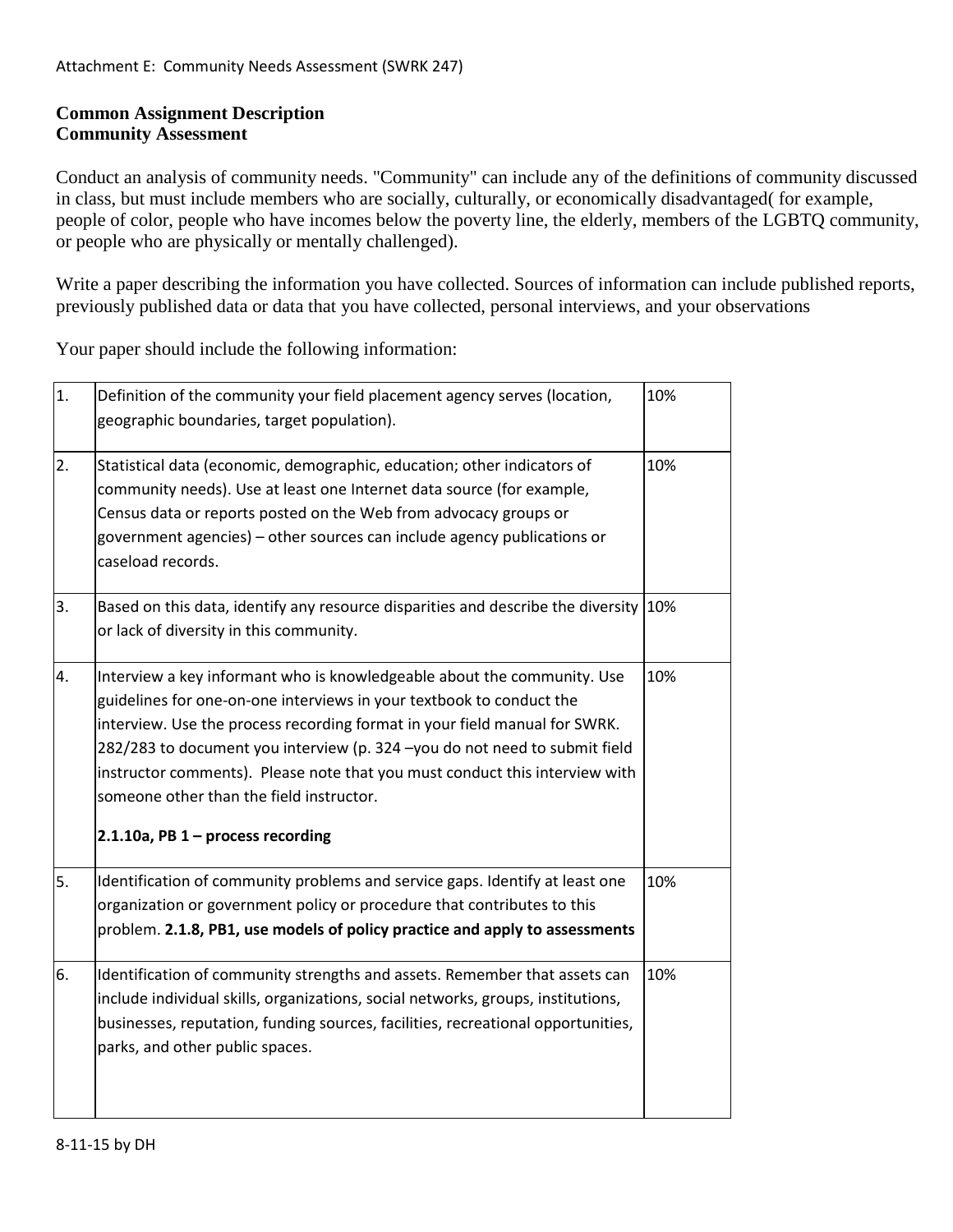| 7.  | Identification of decision-makers who can address community problems and<br>their sources of power. Power can include a number of factors including<br>authority, an elected position, votes, professional status, information,<br>knowledge, demographic characteristics, and strength in numbers). Are there<br>any demographic groups who seem to be excluded from the decision-making<br>process? Are there groups that are more often included than others? | 10% |
|-----|------------------------------------------------------------------------------------------------------------------------------------------------------------------------------------------------------------------------------------------------------------------------------------------------------------------------------------------------------------------------------------------------------------------------------------------------------------------|-----|
| 8.  | Also, identify actual and potential sources of power held by at least one group 10%<br>in the community that is typically excluded from decision-making.                                                                                                                                                                                                                                                                                                         |     |
| 9.  | Identify service networks and/or alliances among agencies and consumer<br>groups. These may include formal and informal networks. For example, a<br>school site may have groups of parents who volunteer in activities or raise<br>funds for the school. In some communities, there may be one or two people<br>or groups that are known for providing informal assistance to their neighbors.                                                                   | 10% |
| 10. | Describe the emotional tenor of the community. For example, are residents<br>hopeful that change can occur or do they feel alienated or hopeless? Explain<br>why you have come to this conclusion                                                                                                                                                                                                                                                                | 5%  |
| 11. | What in your opinion should be the outcome of any social change/social<br>justice effort in this community? What groups should the social change<br>process empower? Use the data you've collected to justify your<br>recommendation                                                                                                                                                                                                                             | 5%  |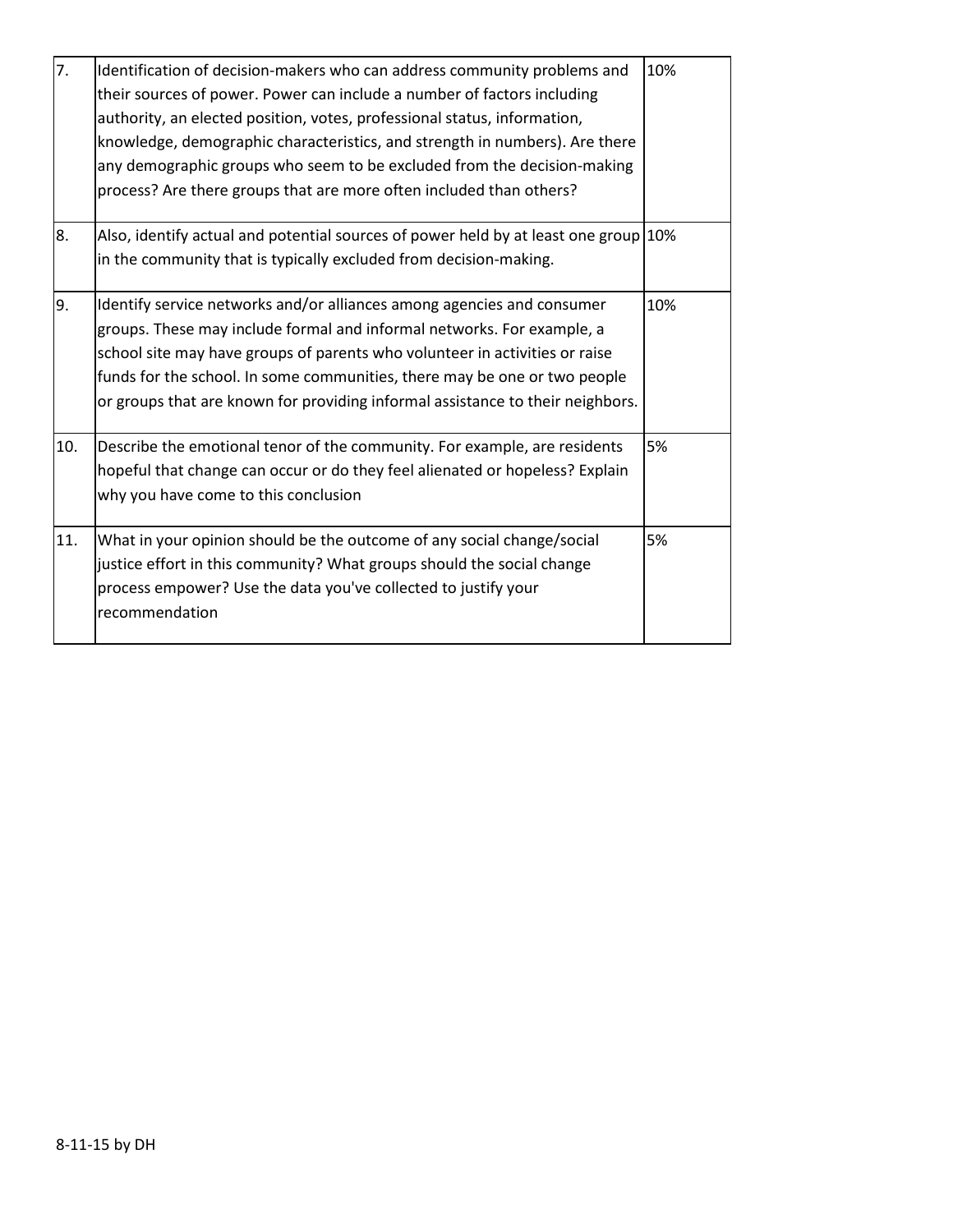|                         |                                                                          | <b>Points</b>   | <b>Points</b>   |
|-------------------------|--------------------------------------------------------------------------|-----------------|-----------------|
|                         |                                                                          |                 | <b>Received</b> |
|                         | <b>Criteria</b>                                                          | <b>Possible</b> |                 |
|                         | Problem statement provides information about the scope and               | 5               |                 |
|                         | origin of the problem (Minimum of 5 reference sources).                  |                 |                 |
| 1.                      |                                                                          |                 |                 |
| 2.                      | Problem statement links the problem to social work practice and          | 5               |                 |
|                         | describes the purpose of the study.                                      |                 |                 |
| 3.                      | Theoretical Framework identifies recent literature (less than 10         | 10              |                 |
|                         | years old) that contains information about cause & effect                |                 |                 |
|                         | relationships that pertain to the problem (quantitative approach),       |                 |                 |
|                         | the strengths and weakness of this literature or offer information       |                 |                 |
|                         | about factors expected to be associated with the problem                 |                 |                 |
|                         | (descriptive study). For qualitative studies, a review of theoretical    |                 |                 |
|                         | frameworks that guide qualitative methods (such as social                |                 |                 |
|                         | constructionism or feminist research) or explores how previous           |                 |                 |
|                         | theorists viewed the problem or issue may be conducted.                  |                 |                 |
| 4.                      | Theoretical literature review contains a minimum of 10 reference         | 5               |                 |
|                         | sources.                                                                 |                 |                 |
| 5.                      | Empirical literature review contains a critical review of research       | 10              |                 |
|                         | published during the last 10 years using a minimum of 10 -15             |                 |                 |
|                         | empirical articles from professional journals or research reports        |                 |                 |
|                         | published by government and private organizations.                       |                 |                 |
|                         |                                                                          |                 |                 |
|                         |                                                                          |                 |                 |
|                         |                                                                          |                 |                 |
| 6.                      | Discussion of gaps in the literature establishes a firm foundation       | 10              |                 |
|                         | for the student's choice of research methods in Chapter 3                |                 |                 |
| $\overline{\mathbf{z}}$ | Methodology section provides a realistic and concrete framework          | 10              |                 |
|                         | for research design, sampling, data collection, and analysis;            |                 |                 |
|                         | choice of methods is logically derived from the student's review         |                 |                 |
|                         | of the literature. If part of the project is an activity or task, it has |                 |                 |
|                         | been adequately described in this chapter and it is adequately           |                 |                 |
|                         | tied to the problem statement and literature review.                     |                 |                 |
| 8.                      | Research questions/hypotheses are clearly identified and are             | 5               |                 |
|                         | derived from the theoretical and empirical literature and primary        |                 |                 |
|                         | research concepts or variables are clearly defined.                      |                 |                 |
|                         |                                                                          |                 |                 |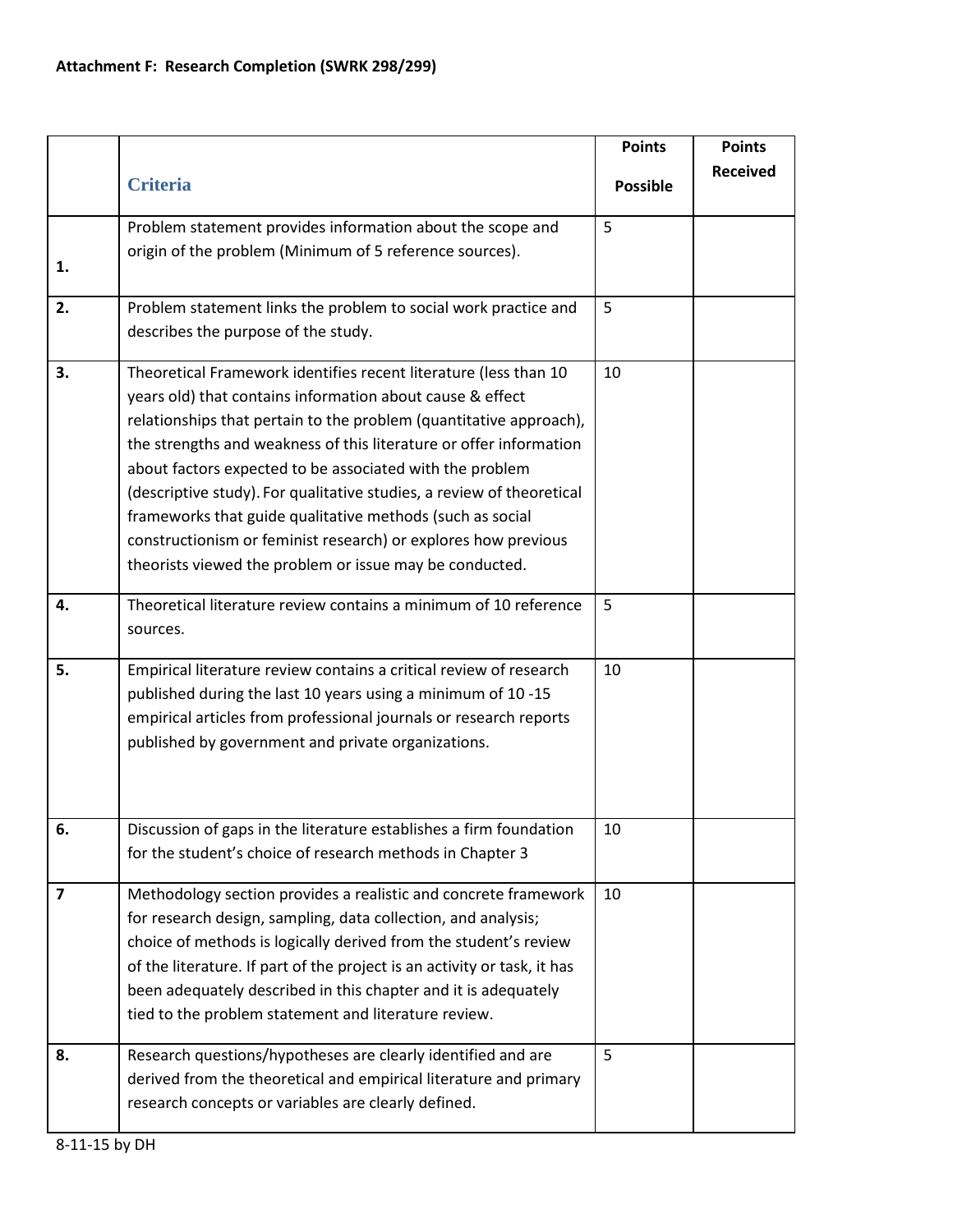| 9.           | Human subjects protections are described that are realistic and<br>will protect at-risk populations and provide confidentiality to<br>respondents. Appropriate steps have been taken to ensure<br>informed consent.                                                                                                    | 10              |                 |
|--------------|------------------------------------------------------------------------------------------------------------------------------------------------------------------------------------------------------------------------------------------------------------------------------------------------------------------------|-----------------|-----------------|
|              |                                                                                                                                                                                                                                                                                                                        | <b>Points</b>   | <b>Points</b>   |
|              | <b>Criteria</b>                                                                                                                                                                                                                                                                                                        | <b>Possible</b> | <b>Received</b> |
| 10.          | Proposed method of data collection is appropriate for the topic<br>and the research questions.                                                                                                                                                                                                                         | 5               |                 |
| 11.          | An appropriate research instrument has been chosen or<br>constructed as appropriate. In studies in which this may not be<br>appropriate (such as policy analysis, historical studies, or<br>secondary data analysis), a sufficient description of steps used to<br>identify and collect data is included in Chapter 3. | 5               |                 |
| 12.          | Student has provided information on the validity/reliability of the<br>instrument used or has taken steps to assess validity/reliability of<br>constructed instruments (quantitative and descriptive studies) or<br>described how trustworthiness of the data analysis will be<br>assessed in qualitative studies.     | 5               |                 |
| 13.          | Chapter 3 contains a description of the limitations of the study.                                                                                                                                                                                                                                                      | 5               |                 |
| 14.          | Human subjects approval has been obtained from the<br>Department of Social Work Education. If required, a human<br>subjects proposal has been submitted to the University Human<br>Subjects Committee.                                                                                                                 | 5               |                 |
| 15.          | Reference list includes a minimum of 25-30 references; APA style<br>is used for reference list and in-text references                                                                                                                                                                                                  | 5               |                 |
| <b>Total</b> |                                                                                                                                                                                                                                                                                                                        | 100             |                 |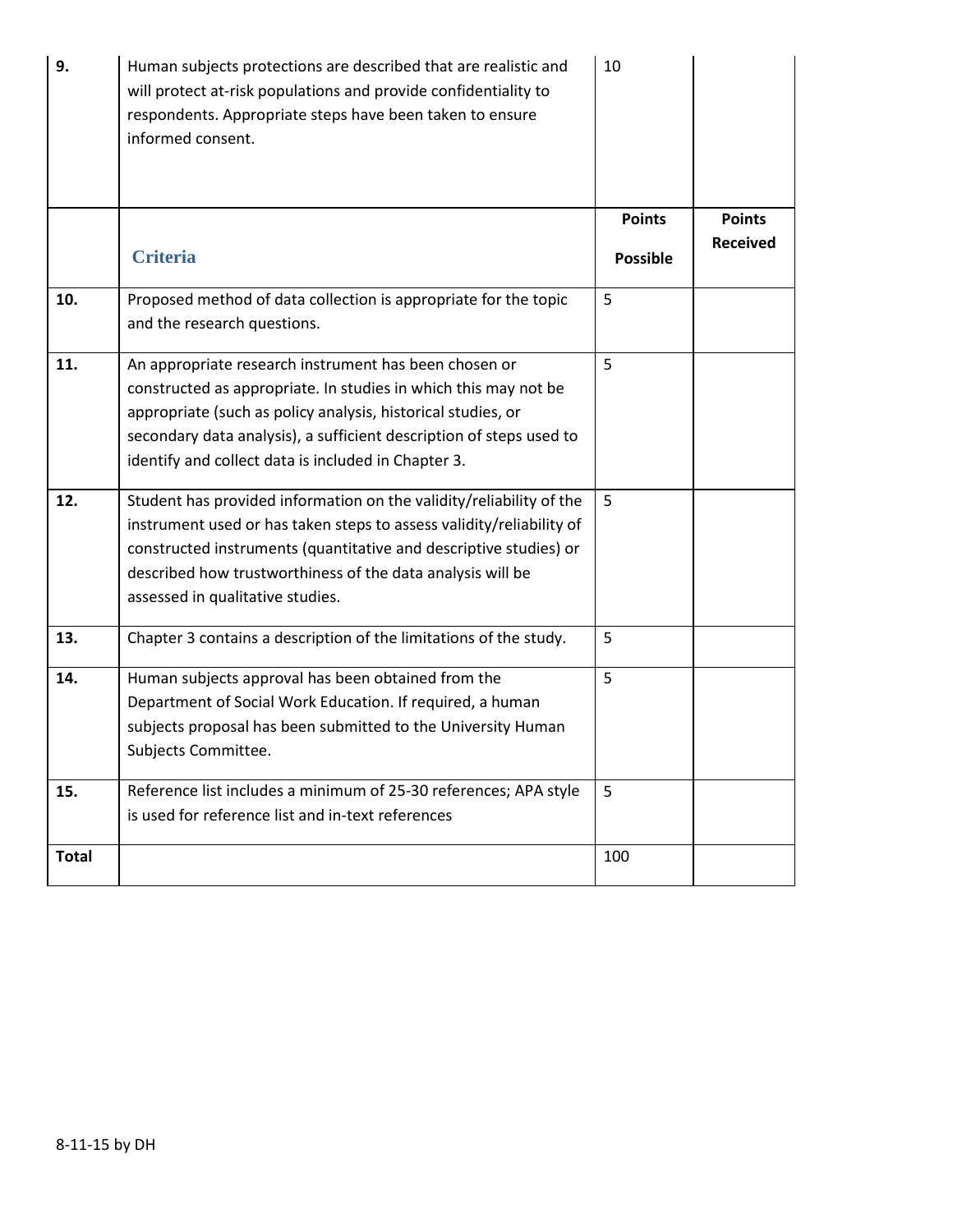### Attachment G: Standard Learning Experience (SWRK 282)

Professional Development:

1. Participates actively and responsibly in weekly supervision by taking primary responsibility for developing agenda for supervision.

2. Demonstrate awareness of one's professional strengths and weaknesses through self-evaluation and ability to accept constructive criticism. Develop a plan with supervisor to address them.

3. Articulate one's own theoretical framework for practice in the context of a formal case presentation or written summary.

4. Identify and attend 2 professional development activities.

5. Attend a professional organization meeting (i.e. NASW) and an activity in civic participation (i.e. Board of Supervisors meeting).

6. Identify ongoing ethical dilemmas in your agency practice. Present a summary of the situation and engage in a critical analysis and a plan for resolution using an ethical decision-making model.

Multi Systems Social Work Practice

1. Complete a minimum of 2 multi-dimensional, multi-systemic assessments with individuals and include use of DSM IV TR mental status exam, and/or P-I-E.

2. Complete the assessment of group members to form a task group and an intervention group.

3. Conduct an organizational assessment of your field placement agency to identify an organizational challenge, problem, need or change opportunity. D Discuss your assessment of the identified issue in supervision utilizing guidelines from SWRJ 246,

4. Participate in the mutual development of goals and service planning at the individual, group, and organizational level.

5. Provide advanced social work services to minimum of 3 individuals, at least one of whom is culturally different from self. Specify in supervision a supporting theoretical framework for practice with each individual.

6. Plan and conduct one intervention group utilizing guidelines from SWRK 225.

7. Plan and conduct one task group utilizing guidelines from SWRK 225.

8. Complete 2 process recordings to evaluate advanced practice skills and ability to effectively respond to verbal and nonverbal barriers.

9. Demonstrate skills in a minimum of 3 of the following advanced social work practice approaches: complex case management, solution-0focues, ethnographic, narrative, group facilitation, constructive group decision-making policy development, program design, and organizational analysis. Document/monitor through observed practice, written summaries and agency presentations/consultations.

10. Attend a Board of Directors meeting or other administrative meeting for your internship agency. Discuss in supervision your observations regarding budget personnel, decision-making and external relations.

Evaluation of Practice

1. Select and apply an appropriate research methodology (e.g., single subject design, goal attainment scaling) to evaluate the effectiveness of a specific intervention on an individual's progress.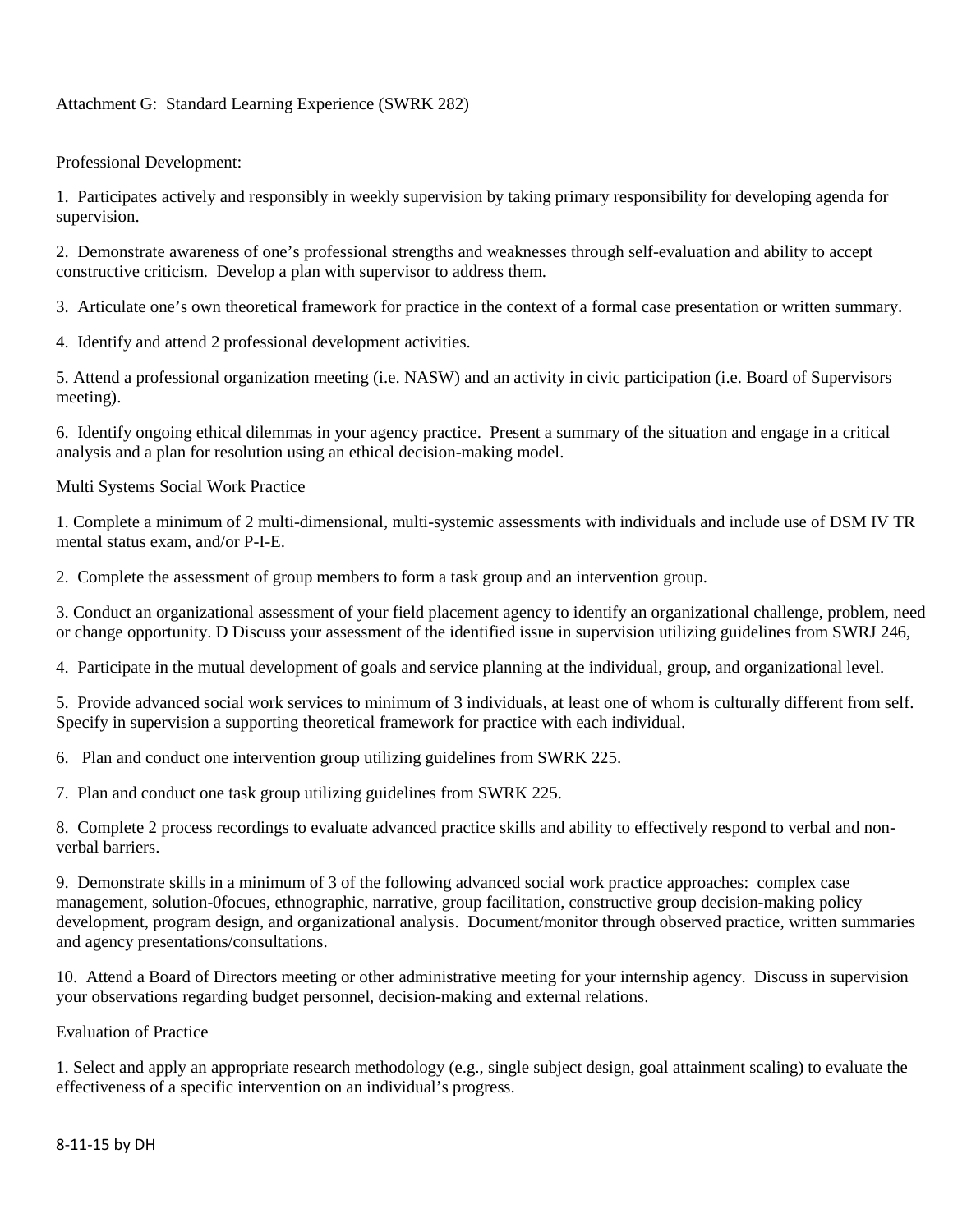2. Select and apply an appropriate research methodology to evaluate the effectiveness of a task group and/or a social/treatment group.

3. Select and apply an appropriate research methodology to evaluate the effectiveness of a specific intervention with an organization or of an organizational process.

Attachment H: Standard Learning Experience (SWRK 283)

Professional Development

8-11-15 by DH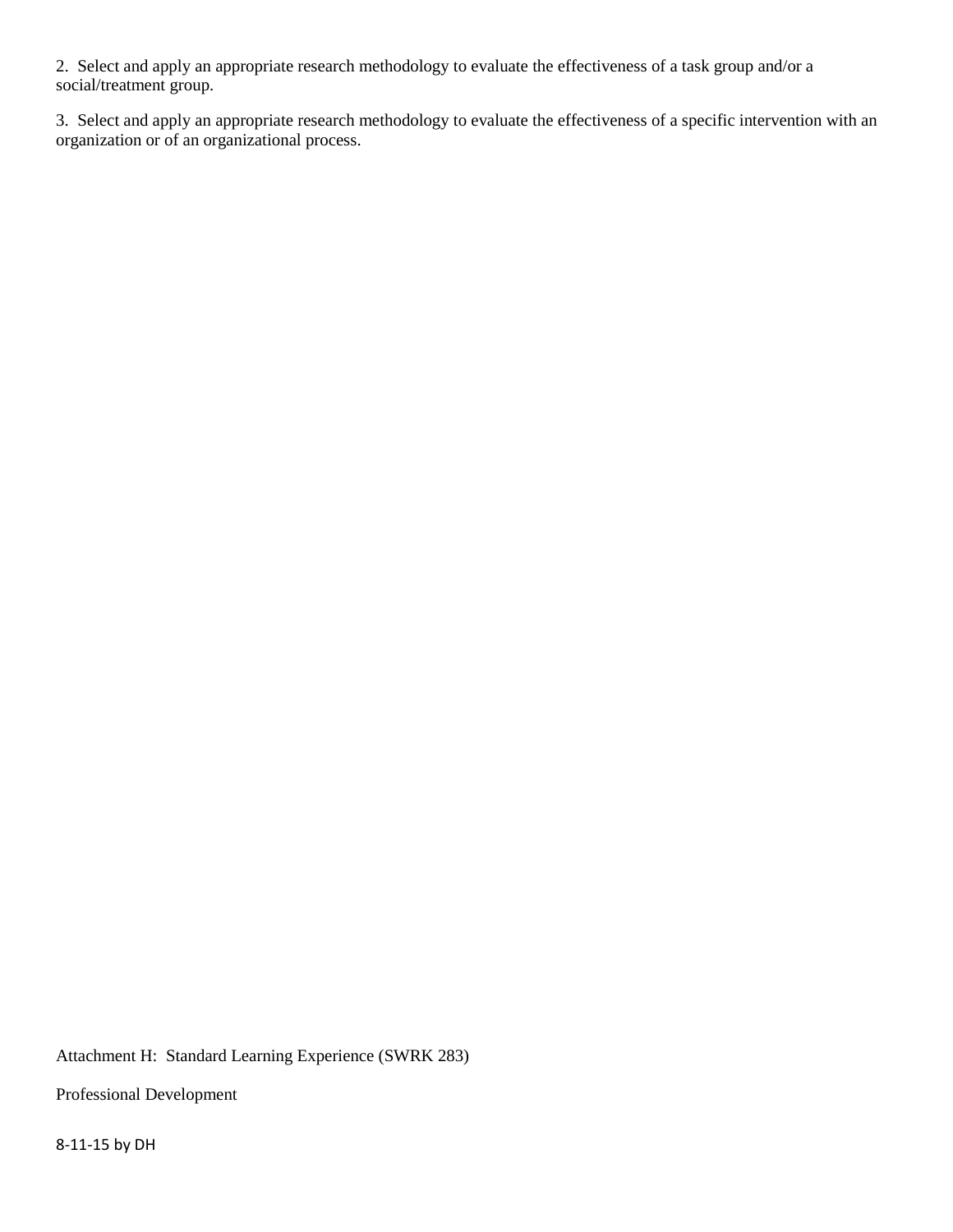1. Demonstrate integration of core social work values (diversity awareness/cultural competence, social justice, and empowerment), professional theoretical frameworks and use of professional self through analysis in oral presentation ow written documentation reviewed in supervision and/or through presentation to staff.

2. Prepare and present for discussion either in supervision or for formal consultation with other staff, an analysis of a complex ethical issues raised in one of your practice assignments.

3. Explore professional licensure and/or post-graduate certification/training through discussion with field work supervisor and/or participation in related training activities (i.e. attend "Job Readiness" workshop on licensure, explore the BBS website, etc.)

4. Develop a post-graduate professional development plan.

5. Identify and demonstrate affiliation with the social work professional network and community by joining one or more professional groups (i.e. NASW), participation on local, regional or state boards, or community stakeholder groups.

Multi System Social Work Practice

1. Complete a minimum of 2 multi-dimensional, multi-systemic assessments with couples/families utilizing an intergenerational genogram, family eco-map and timeline informed by guidelines from SWRK 227.

2. To complete assignment in SWRK 247, identify a need in the community served by the field placeman agency. Conduct an assessment of the needs and/or assesses by gathering information from 3 sources (staff, community residents, clients, government officials, and/or other stakeholders.)

3. Participate in the mutual development of goals and measureable objective for servic34/action planning at the couples/family and community level.

4. Provide advanced social work services to a minimum of 3 individuals, at least one of whom is culturally different from self. Articulate in supervision a supporting theoretical framework for practice.

5. Provide advanced social work services to a minimum of 2 couples/families utilizing a family-centered approach to practice.

6. Identify one model of community practice and apply it to address an identified need in the community.

7. Demonstrate skill and flexibility in assuming multiple practice roles (e.g., advocate, broker, case manager, community organizer, counselor/th4rapist, consultant, facilitator, mediator, policy analyst, policy developer supervisor) in delivering social work services across systems, utilizing a global perspe4ctive.

8. Complete 2 process recordings to evaluate progressive development of advanced practice skills (including accurate empathy, joining power analysis, attending, focusing, responding, confronting, partializing, directing and reframing) and ability to manage barriers to intervention.

9. Demonstrate skills in a minimum of 3 of the following advanced approaches: complex case management family-centered and functional family practice, management of phases of community development, social action, social planning and transformative approaches to organizing communities.

10. Complete at least one formal case summary, policy analysis/recommendation or program evaluation report for presentation (e.g., to constituents, community).

Evaluation of Practice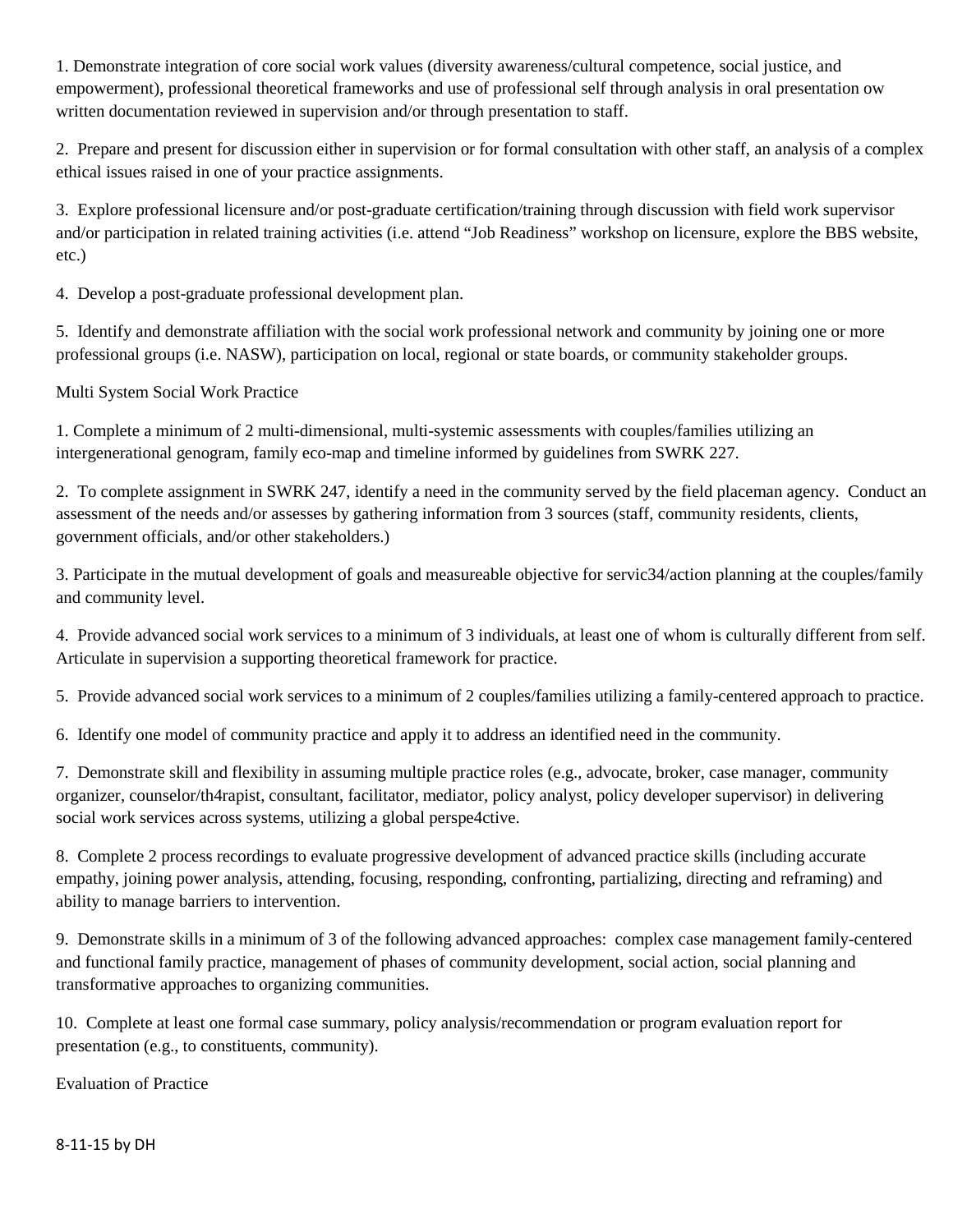1. Select and apply an appropriate research methodology (e.g., single subject design, goal attainment scaling) to evluate the effectiveness of a specific internventions on a familiy's progress.

2. Conduct a process or outcome evaluation of a community sercice offered by your agency

Attachment I: Alumni Survey and Employer/Supervisor Survey

- 1. Identify as a professional social worker and conduct myself accordingly.
- 2. Apply social work ethical principles to guide my professional practice.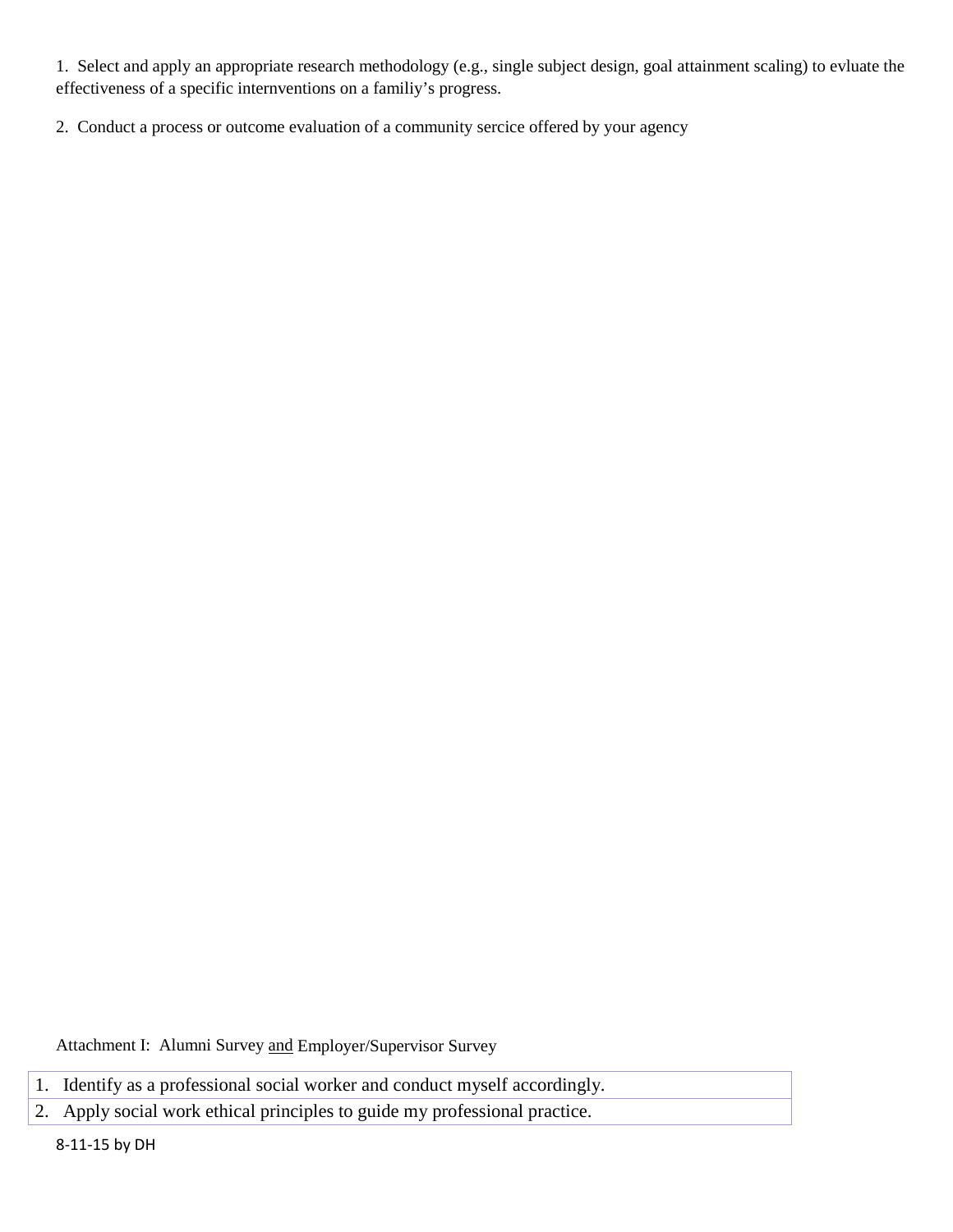- 3. Apply critical thinking to inform and communicate professional judgments.
- 4. Understand how diversity and individual differences characterize and shape the human experience and are critical to the formation of identity.
- 5. Advance human rights, and social and economic justice.
- 6. Engage in research-informed practice and practice-informed research.
- 7. Apply knowledge of human behavior and the social environment.
- 8. Engage in policy practice to advance social and economic well-being and to deliver effective social work services.
- 9. Respond to contexts (such as evolving organizational, community, and societal situations) that shape practice.
- 10. Engage individuals, families, groups, organizations, and communities.
- 11. Assess individuals, families, groups, organizations, and communities.
- 12. Intervene with individuals, families, groups, organizations, and communities.
- 13. Evaluate my practice with individuals, families, groups, organizations, and communities.
- 14. Practice generalist social work practice.
- 15. Work with populations-at-risk.
- 16. Use developmental theories.
- 17. Understand international social work and global issues.
- 18. Analyze existing or proposed policies designed to address social problems and conditions.
- 19. Recognize individual and institutionalized forms of oppression.
- 20. Willingness and ability to participate in social action to correct injustice.
- 21. Engage in social work practice informed by an empowerment perspective.
- 22. Participate in social work practices that collaborate with clients in an atmosphere of equality and mutuality.
- 23. Awareness of my personal values and biases and understand how they impact my practice.
- 24. Understand social work research tools and techniques in interpreting and evaluating research studies.
- 25. Use data analysis to answer specific research questions that arise from either my own social work practice or from evaluating a social program.
- 26. Prepare written reports that include graphic and/or narrative presentations appropriate to the research question or topic being considered.

Attachment J

End of Year Student Survey (end of  $2<sup>nd</sup>$  year)

Q1 – What did you like about your academic studies in the Department of Social Work?

Q2 – What do you think could be improved in your academic studies in the Department of Social Work? 8-11-15 by DH